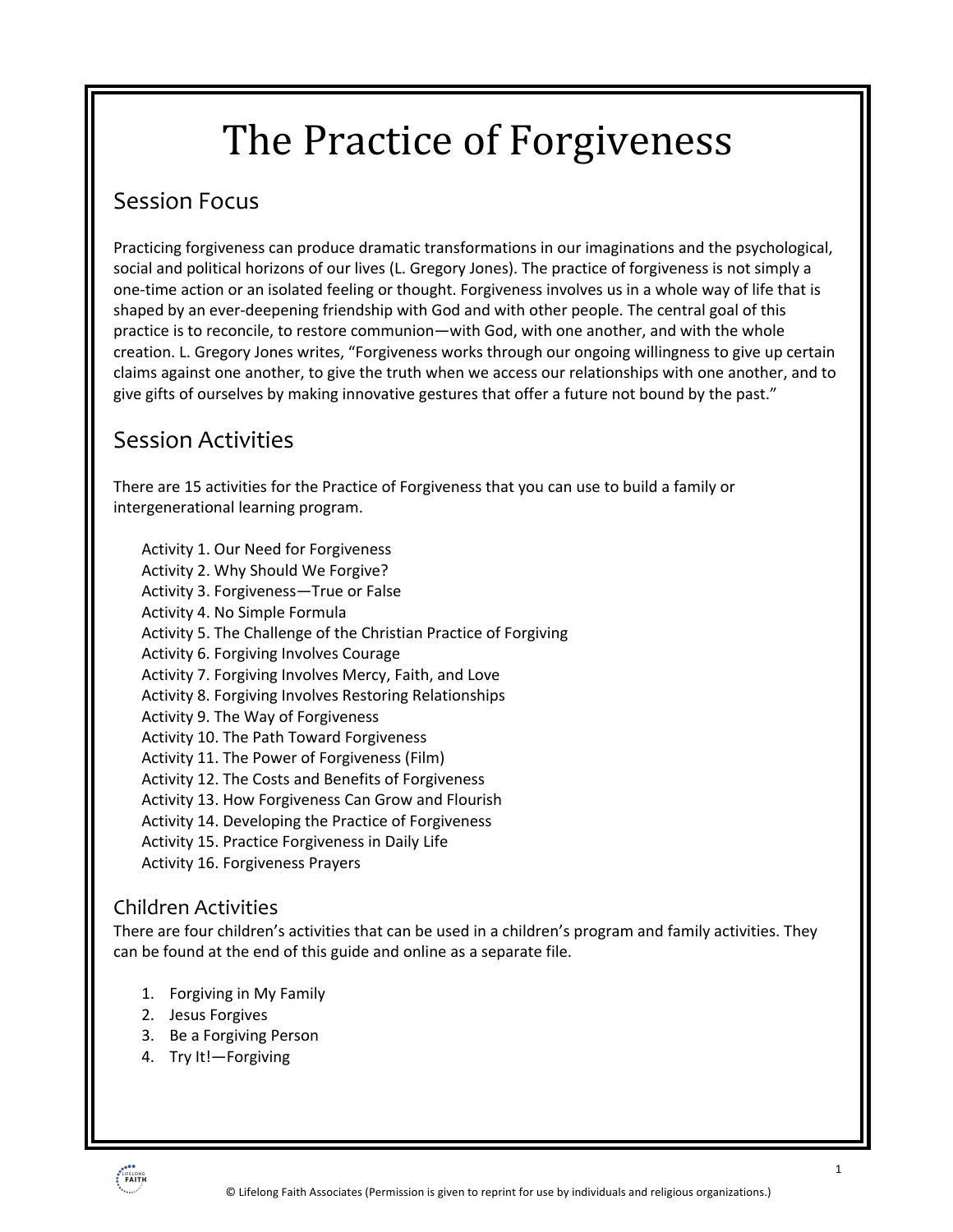### A Learning Process for Christian Practices

The dynamic of forming people of all ages in a Christian practice incorporates four movements.

#### **Movement 1. Reflecting on Our Lives**

The first movement, *Reflecting*, taps into a basic area of human need that can find meaning and purpose in a Christian practice. Reflecting gives people an opportunity to become aware of how they experience a basic human need and hunger for the Christian practice in their own life. Reflecting also provides space for people to become aware of how they already engage in this practice, and the things that distort or hinder the practice.

Oftentimes this first movement begins with real-life stories (presentations, print, audio, and/or video) of people who seek meaning and purpose for their lives through a particular practice. This helps spark people's reflection and storytelling.

#### **Movement 2. Exploring the Christian Practice**

The second movement, *Exploring*, grounds the Christian practice in the Bible by describing how the biblical story deepens our understanding of the Christian practice and connects to people's human needs and hungers. We present the wisdom of the Christian tradition on a particular Christian practice, describing what people today, and throughout history, actually do when they are engaged well in a particular practice—how people or communities live the practice with exceptional grace and skill. By connecting the Christian practice to human needs and hungers, people can identify how and why a practice is important to living a meaningful life.

#### **Movement 3. Experiencing the Christian Practice**

The third movement, *Experiencing*, immerses people in the actual practice—opportunities to experience activities that lead them into the Christian practice. This immersion can take place in programs, within the life of the Christian community (such as worship and ministry activities), and/or out in the community (serving people, providing hospitality, etc.). The key is that people actually experience the practice.

#### **Movement 4. Living the Practice**

The fourth movement, *Living*, includes reflecting on the experience of the practice activities (Movement 3); showing people how to make the Christian practice a part of everyday life; and providing people with a variety of tools and activities to integrate the Christian practice into their daily life—at home, at work, at school, and in the world.

#### Learning Activities through the Four Movements

#### **Movement 1. Reflecting on Life Experience**

Activity 1. Our Need for Forgiveness Activity 2. Why Should We Forgive? Activity 3. Forgiveness—True or False

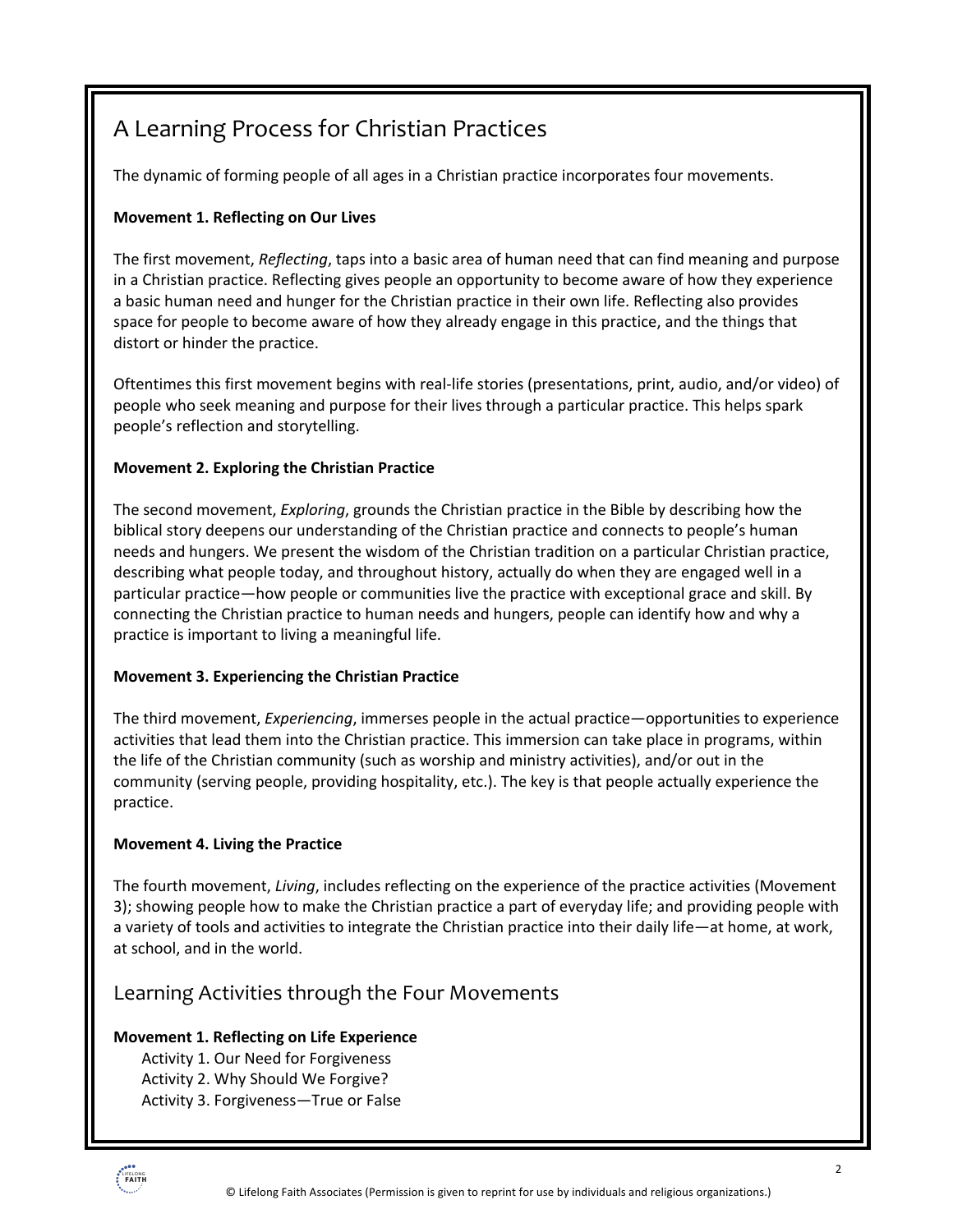Activity 4. No Simple Formula

#### **Movement 2. Exploring the Christian Practice**

Activity 5. The Challenge of the Christian Practice of Forgiving Activity 6. Forgiving Involves Courage Activity 7. Forgiving Involves Mercy, Faith, and Love

Activity 8. Forgiving Involves Restoring Relationships

Activity 9. The Way of Forgiveness

Activity 10. The Path Toward Forgiveness

#### **Movement 3. Experiencing the Christian Practice**

Activity 11. The Power of Forgiveness (Film) Activity 12. The Costs and Benefits of Forgiveness Activity 13. How Forgiveness Can Grow and Flourish Activity 14. Developing the Practice of Forgiveness

#### **Movement 4. Living the Practice**

Activity 15. Practice Forgiveness in Daily Life

### Session Plan

The Forgiveness session can be designed and conducted in one of two formats: the Whole Group with Age-Appropriate Table Groups or the Age Group Format. Both formats provide age-appropriate learning. The whole group format is best for small numbers of participants, while the age group format works best with larger size groups.

#### Option 1. Whole Group with Age-Appropriate Table Groups

This session works best with the whole group in the same room and a presentation/facilitation team that guides people through the activities in age-appropriate table groups. Guide the table groups through each of the activities at the same time.

- Organize people into table groups based on age groupings: families with children (grades 1-5), middle school adolescents, high school adolescents, young adults, and adults.
- The lead facilitator guides the entire group through each of the learning experiences. All presentations and activity instructions are given to the whole group.
- The age-appropriate learning activities within each learning experience are conducted in table groups. Give them all the handouts and learning materials needed for the learning experiences.
- Where needed, small group leaders facilitate the work of the table groups.

#### Option 2. Age Group Format

This format provides for three separate parallel learning programs. Though age groups are separated, each one is focusing on the same topic. You might choose this format if you have:

• an adequate number of meeting spaces for the various groups to gather

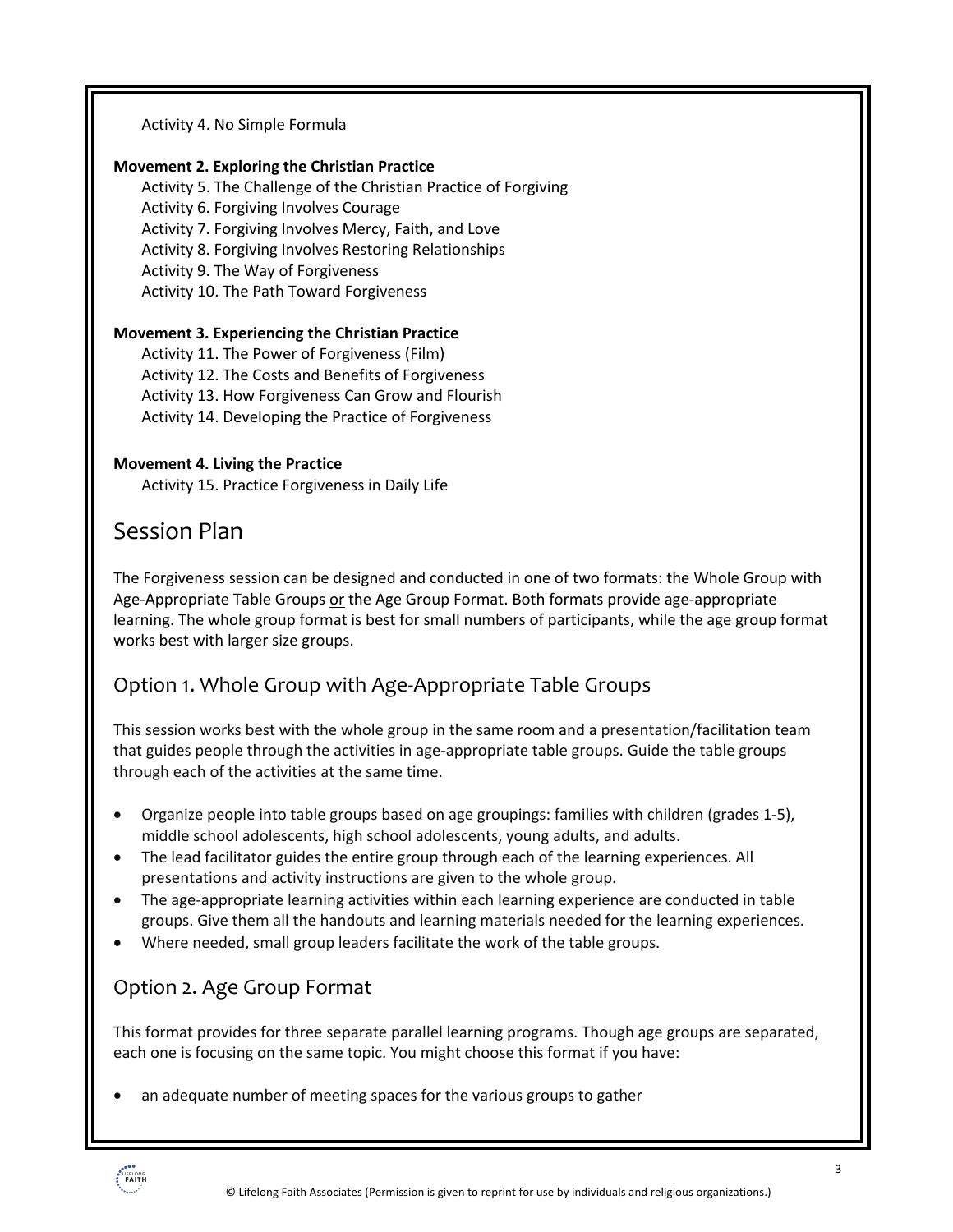- an adequate number of competent facilitators to work with each group
- a topic that is best explored through age-specific learning

#### **Facilitation Tips for This Format**

- Organize participants into three or more parallel learning groups: families with children (grades 1-5), adolescents (grades 6-12), and adults.
- If there are a large number of adolescents, divide them into two groups: middle school and high school.

Organize separate groups for young adults, adults, and older adults. Or you can give the adults their own choice for forming small groups.

- Direct the adolescents and adults into small groups. Give them all the handouts and learning materials needed for the learning experiences
- Guide the families with children into table groups of two or more families. Give each table all the handouts and learning materials necessary for the learning experiences.
- A facilitator must guide all the of the families through each learning experience, while small group leaders move from table to table assisting.

#### Outline

The following outline presents a two hour session. There are enough activities to do a one hour followup session that provides more depth to Part 3. Living the Practicing.

#### **Whole Group Gathering and Opening Prayer Experience**

Use the prayers from Activity 16. Forgiveness Prayers to begins.

#### **Part 1. Reflecting on Life Experience (30 minutes)**

*Lead the group in experiencing each of the following activities.* 

Distribute copies of the activities to each group.

| <b>Families with Children Group</b>                                                                   | <b>Adolescent Groups</b>                                                                              | <b>Adults</b>                                                                                         |  |
|-------------------------------------------------------------------------------------------------------|-------------------------------------------------------------------------------------------------------|-------------------------------------------------------------------------------------------------------|--|
| or                                                                                                    | Two groups:                                                                                           | (and parents if the children are                                                                      |  |
| <b>Children Only Group</b>                                                                            | grades 6-8 and 9-12                                                                                   | in a separate group)                                                                                  |  |
| Forgiving in our Family                                                                               | Activity #1. Our Need for                                                                             | Activity #1. Our Need for                                                                             |  |
| (Children's Activity)                                                                                 | Forgiveness                                                                                           | Forgiveness                                                                                           |  |
|                                                                                                       |                                                                                                       |                                                                                                       |  |
| Activity #3. Forgiveness-True<br>or False                                                             | Activity #2. Why Should We<br>Forgive?<br>0R<br>Activity #3. Forgiveness-True<br>or False             | Activity #2. Why Should We<br>Forgive?<br>OR.<br>Activity #3. Forgiveness-True<br>or False            |  |
| Use Activity #4. No Simple<br>Formula to present a brief<br>summary of the need to forgive<br>others. | Use Activity #4. No Simple<br>Formula to present a brief<br>summary of the need to forgive<br>others. | Use Activity #4. No Simple<br>Formula to present a brief<br>summary of the need to forgive<br>others. |  |

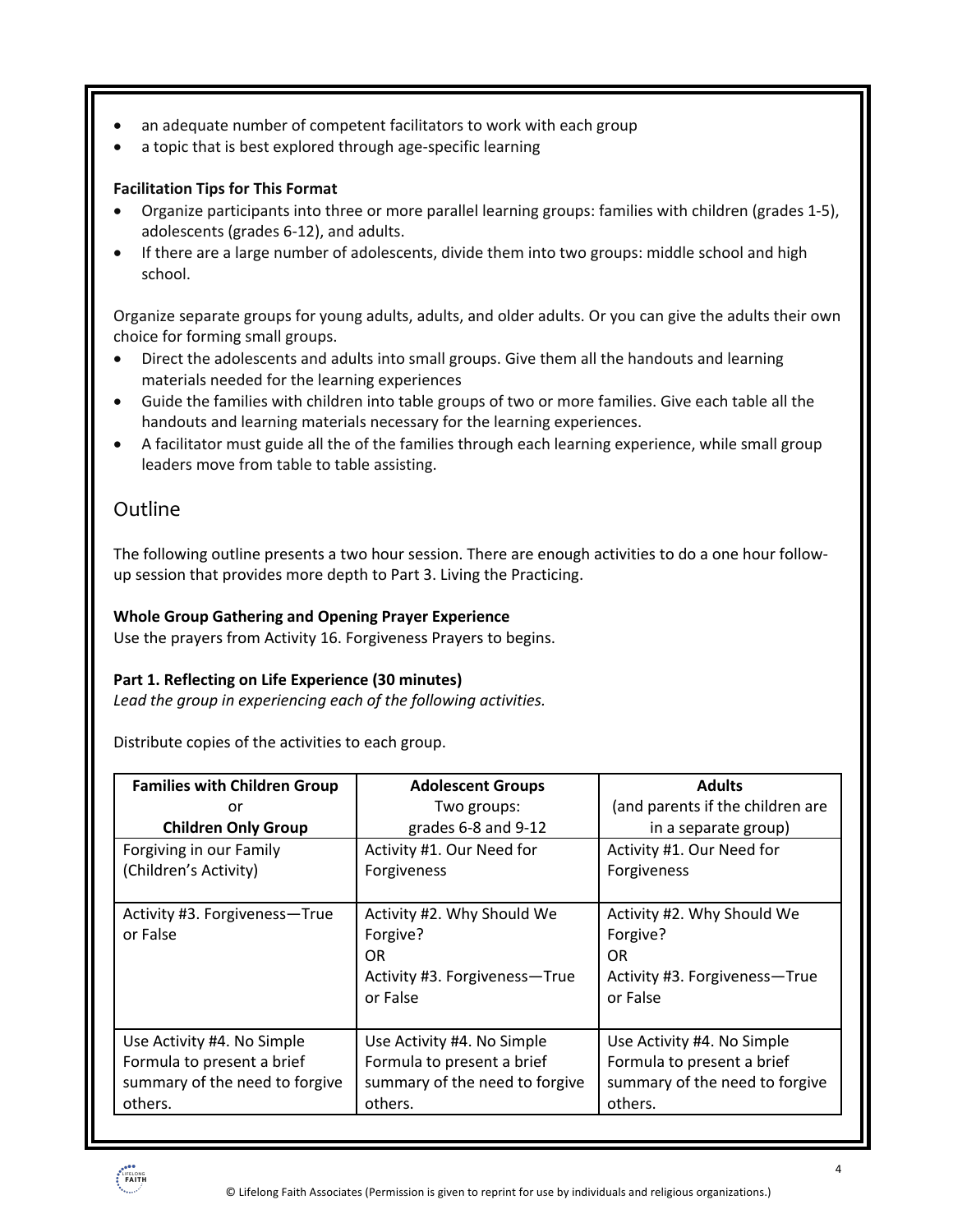#### **Part 2. Exploring and Experiencing the Christian Practice of Eating Well (45-60 minutes)** *Lead the group in experiencing each of the following activities.*

Distribute copies of the activities to each group.

| <b>Families with Children Group</b><br>or<br><b>Children Only Group</b>                                                                                                                                                                                    | <b>Adolescent Groups</b><br>Two groups:<br>grades 6-8 and 9-12                                                                                                                                                                                                                                                                                                                                                                                                                                                                                                    | <b>Adults</b><br>(and parents if the children are<br>in a separate group)                                                                                                                                                                                                                                                                                                                                                                                                              |  |
|------------------------------------------------------------------------------------------------------------------------------------------------------------------------------------------------------------------------------------------------------------|-------------------------------------------------------------------------------------------------------------------------------------------------------------------------------------------------------------------------------------------------------------------------------------------------------------------------------------------------------------------------------------------------------------------------------------------------------------------------------------------------------------------------------------------------------------------|----------------------------------------------------------------------------------------------------------------------------------------------------------------------------------------------------------------------------------------------------------------------------------------------------------------------------------------------------------------------------------------------------------------------------------------------------------------------------------------|--|
| Jesus Forgives<br>(Children's Activity)                                                                                                                                                                                                                    | Activity #5. The Challenge of the<br><b>Christian Practice of Forgiving</b><br>(video)                                                                                                                                                                                                                                                                                                                                                                                                                                                                            | Activity #5. The Challenge of the<br><b>Christian Practice of Forgiving</b><br>(video)                                                                                                                                                                                                                                                                                                                                                                                                 |  |
| Share with the children several<br>of the key Bible stories found in<br>the Activities. Use a children's<br>Bible.<br>Activity #6 (Joseph and his<br>٠<br>brothers)<br>Activity #7 (Pardon of the<br>٠<br>Sinful Woman)<br>Activity #8 (Prodigal Son)<br>٠ | Use the following activities and<br>Bible stories to present the<br>Christian understanding of<br>forgiveness:<br>Activity #6. Forgiving<br>$\bullet$<br><b>Involves Courage</b><br>Activity #7. Forgiving<br>$\bullet$<br>Involves Mercy, Faith, and<br>Love<br>Activity #8. Forgiving<br>$\bullet$<br><b>Involves Restoring</b><br>Relationships<br>Activity #9. The Way of<br>$\bullet$<br>Forgiveness<br>Use "Strategies for Exploring<br>the Christian Practice of<br>Forgiving" (after Activity #5) to<br>add experiential activities to<br>Activities 6-9. | Use the following activities and<br>Bible stories to present the<br>Christian understanding of<br>forgiveness:<br>Activity #6. Forgiving<br><b>Involves Courage</b><br>Activity #7. Forgiving<br>Involves Mercy, Faith, and<br>Love<br>Activity #8. Forgiving<br><b>Involves Restoring</b><br>Relationships<br>Activity #9. The Way of<br>Forgiveness<br>Use "Strategies for Exploring<br>the Christian Practice of<br>Forgiving" to add experiential<br>activities to Activities 6-9. |  |
| Ask them to share their what<br>they are learning about the<br>Christian practice of<br>understanding.                                                                                                                                                     | Conduct a discussion of how the<br>Christian understanding of<br>forgiveness presented in the<br>Bible stories can inform our<br>understanding. Compare and<br>contrast the Christian<br>understanding with our<br>society's understanding of<br>forgiveness.                                                                                                                                                                                                                                                                                                     | Conduct a discussion of how the<br>Christian understanding of<br>forgiveness presented in the<br>Bible stories can inform our<br>understanding. Compare and<br>contrast the Christian<br>understanding with our<br>society's understanding of<br>forgiveness.                                                                                                                                                                                                                          |  |

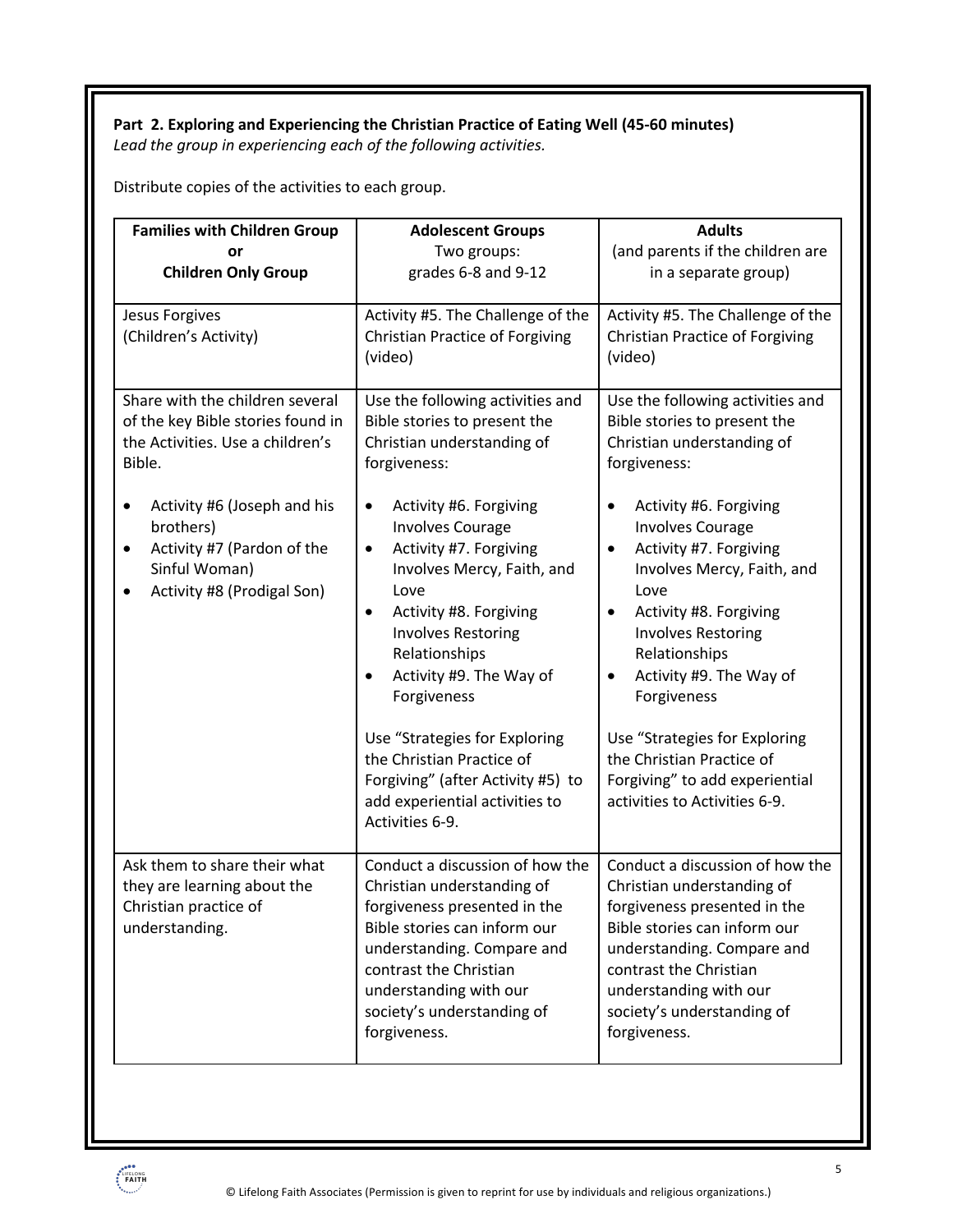#### **Part 3. Living the Practice: Whole Group Experience (30-45 minutes)**

*Lead the group in experiencing the following activity.*

There are enough Living the Practice activities to do a one hour follow-up session that provides more time for application.

Distribute copies of the activities to each group.

| <b>Families with Children Group</b><br>or<br><b>Children Only Group</b> | <b>Adolescent Groups</b><br>(Grades 6-8, and 9-12)                                                                                                | <b>Adults</b><br>(and parents if the children are<br>in a separate group)                                                                         |  |  |
|-------------------------------------------------------------------------|---------------------------------------------------------------------------------------------------------------------------------------------------|---------------------------------------------------------------------------------------------------------------------------------------------------|--|--|
| Be a Forgiving Person<br>(Children's Activity)                          | Use the content in Activity #10.<br>The Path Toward Forgiveness to<br>present the practice of<br>forgiveness.                                     | Use the content in Activity #10.<br>The Path Toward Forgiveness to<br>present the practice of<br>forgiveness.                                     |  |  |
| Try It!-Forgiving<br>(Children's Activity)                              | Option: Activity #11. The Power<br>of Forgiveness (Film). Use the<br>separate handout, "The Power<br>of Forgiveness Activities."                  | Option: Activity #11. The Power<br>of Forgiveness (Film). Use the<br>separate handout, "The Power<br>of Forgiveness Activities."                  |  |  |
|                                                                         | Activity #12. The Costs and<br><b>Benefits of Forgiveness</b>                                                                                     | Activity #12. The Costs and<br><b>Benefits of Forgiveness</b>                                                                                     |  |  |
|                                                                         | Use Activity #13. How<br>Forgiveness Can Grow and<br>Flourish to present ways to<br>practice forgiveness.                                         | Use Activity #13. How<br>Forgiveness Can Grow and<br>Flourish to present ways to<br>practice forgiveness.                                         |  |  |
|                                                                         | Present the ideas on Activity<br>#14. Developing the Practice of<br>Forgiveness.                                                                  | Present the ideas on Activity<br>#14. Developing the Practice of<br>Forgiveness.                                                                  |  |  |
|                                                                         | Use Activity #15. Practice<br>Forgiveness in Daily Life to<br>record practical ways to live<br>forgiveness in daily life.                         | Use Activity #15. Practice<br>Forgiveness in Daily Life to<br>record practical ways to live<br>forgiveness in daily life.                         |  |  |
|                                                                         | Use "Strategies for Developing<br>the Practice of Forgiveness"<br>(before Activity #14) to add<br>experiential activities to<br>Activities 14-16. | Use "Strategies for Developing<br>the Practice of Forgiveness"<br>(before Activity #14) to add<br>experiential activities to<br>Activities 14-16. |  |  |

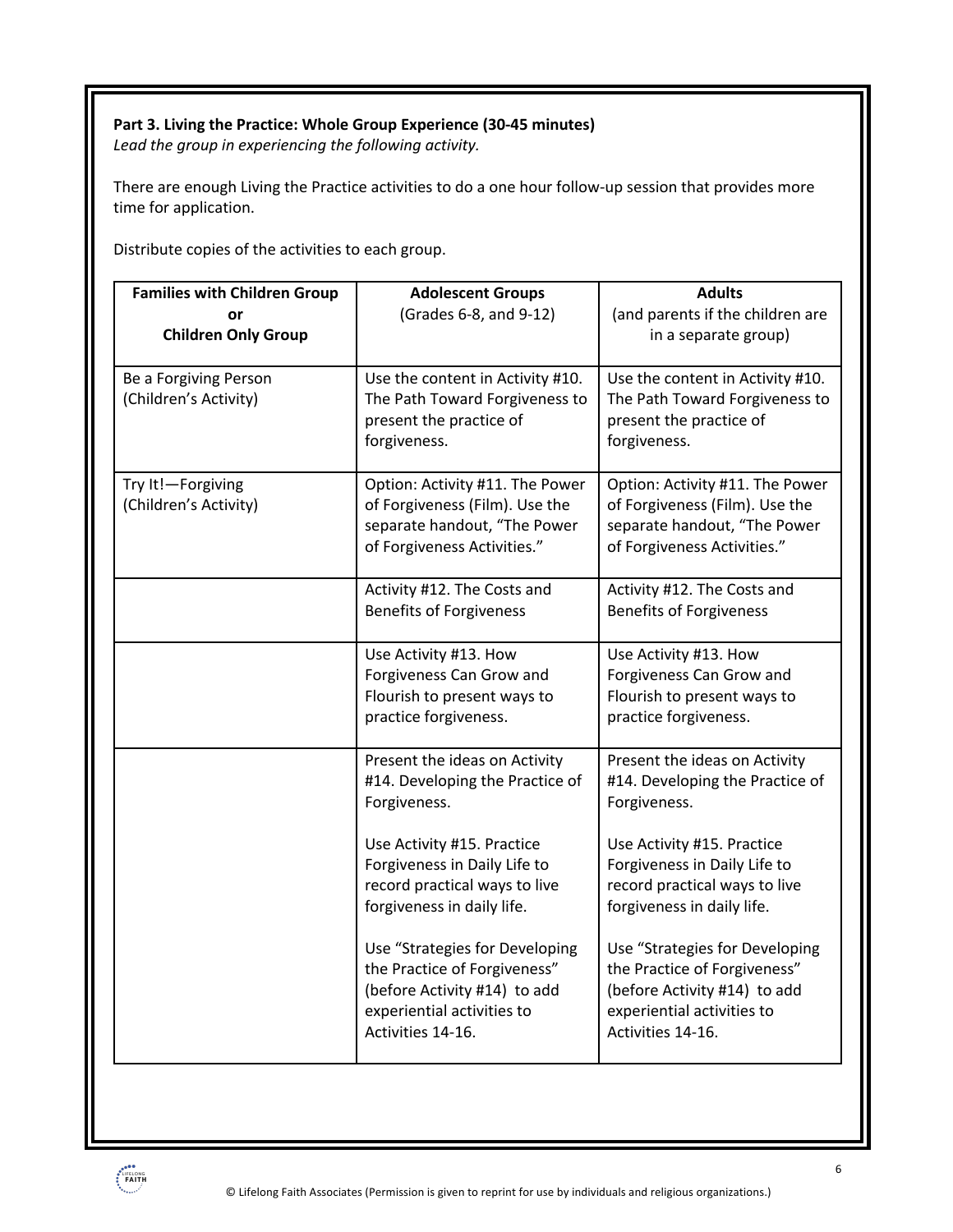### Resources

- ! *The Power of Forgiveness* Learning Activities for forgiving self, others, spouse, and family are designed to accompany the film (see Activity 12). They can also be used as standalone activities.
- ! *The Conversations on Forgiveness* by the Fetzer Institute are activities for four conversations on forgiveness. These learning activities, including, three essays that explore why and how to forgive, can be used in a variety of settings. A second resource on *Love* has four additional conversations and activities.
- ! The *Conversation Cards* from the Fetzer Institute are reproducible, full color, cards to start conversations on forgiveness, love, and compassion.
- ! The Greater Good Magazine (online) has a variety of helpful articles and tools on forgiveness. Find resources at https://greatergood.berkeley.edu/search?q=forgiveness.

### Visual Faith Bible Activities on Forgiveness

**Broken Relationships** (#26) - This Visual Faith Exercise is based on Luke 15:11-32 and designed to help participants discuss their own wounded relationships and explore healing and restoration.

**The Key to Living In Peace** (#12) - This Visual Faith Exercise is based on Luke 7:36-50 and designed to help participants learn the importance of love and forgiveness over judgment. Download the activities from https://www.vibrantfaithprojects.org/visual-faith-project.html.

You can purchase images through Vibrant Faith (https://vibrantfaith.org/product/vfp-image-database) or use copyright-free photo websites, such as Unsplash (https://unsplash.com) and Pixabay (https://pixabay.com).

### Forgiveness Activities from Vibrant Faith at Home

There are forgiveness activities on Vibrant Faith at Home. They are in PDF files with a simple formatting to make it easy to use and download. You can provide these to people in variety of waysthrough age group programming, family orintergenerational programming, on a website, in an e-newsletter, on social media, etc. Vibrant Faith grants permission to use these activities in print or digital formats.

Go to www.vibrantfaithprojects.org/vibrant-faith-home.html. Search through the listing of activities for Children and Families, Teens, Young Adults, and Adults.,

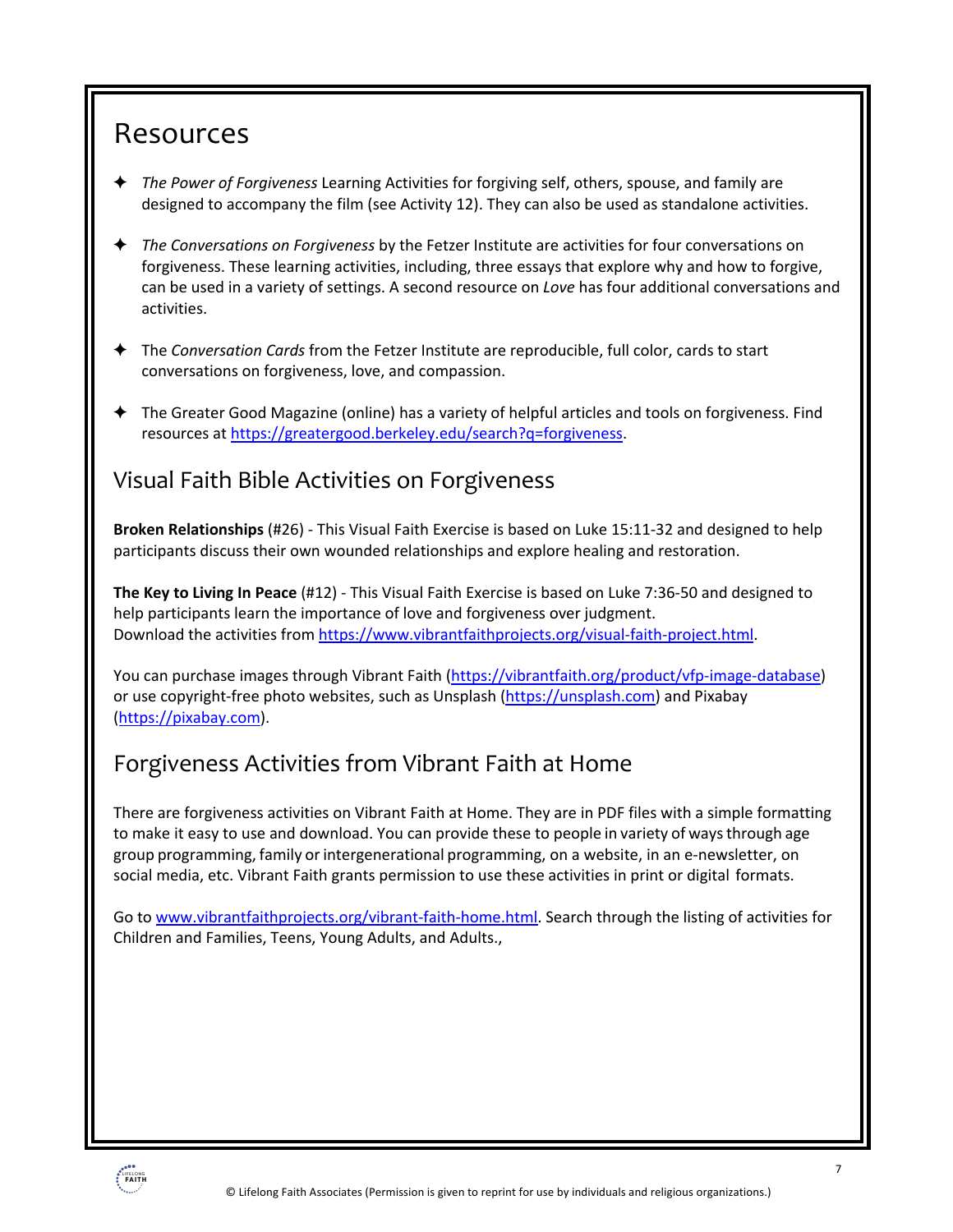## Activity 1. Our Need for Forgiveness

### Plan

Create an opening reflection activity on people's experience of forgiveness using or adapting the questions in the Activity. In a gathered setting invite people to share their responses in age groups, family groupings, or intergenerational groupings.

### Activity

*Forgiveness is about healing suffering for ourselves and others. Until we develop compassion within ourselves and a concern about the welfare of others, we cannot truly forgive.* His Holiness, The Dalai Lama

From the beginning of time, we humans have been in need of forgiveness, and from the beginning of time we have been challenged to forgive one another. Because we are human, we yearn for relationship and intimacy. This yearning of the heart draws us to each other, seeking community. It's our nature.

Also, because we are human, we fail, we fall short, we wound one another. We offend each other when we think only of ourselves. We hurt one another when the circumstances of our lives get out of balance. It's our nature.

Gratefully, because we are human and created in the image of a God who never stops loving and never stops forgiving, we too seek to mend our hurts with one another, heal our wounds, and reconcile. Because we are human we hunger to forgive and be forgiven. It's our nature.

*Intimacy*, *conflict*, and *reconciling* are all part of human nature. And family living plays a key role in teaching us about all three components. Tap into your natural hunger to forgive and to be forgiven. Read through and reflect on the questions below. Pause whenever you wish for as long as you wish. Allow your reflections to clarify and shape your hunger for forgiveness.

- $\triangleq$  What is your most vivid experience of offering forgiveness to someone?
- $\blacklozenge$  What is your most vivid experience of being forgiven by someone?
- $\triangle$  Do you find it easier to forgive or to be forgiven?
- $\blacklozenge$  Who do you know who forgives well? In what ways does this person forgive well?
- $\blacklozenge$  Who has taught you the most about forgiveness?
- $\blacklozenge$  How is forgiveness a part of your daily life?
- $\triangleleft$  How do you benefit by being a forgiving person?
- $\blacklozenge$  If you wanted to become better at forgiving, where would you start?

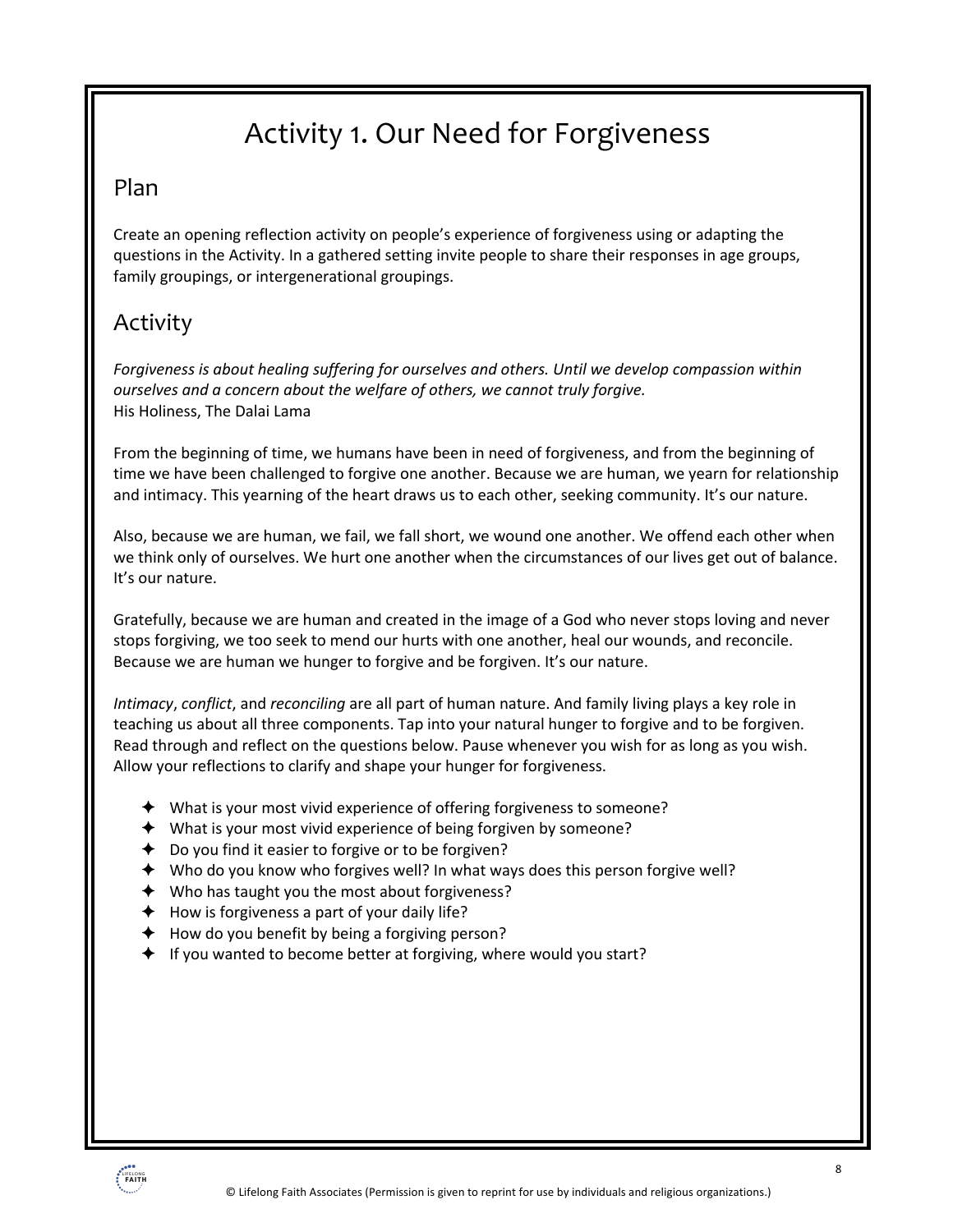## Activity 2 . Why Should We Forgive?

#### Plan

Ask each person (or household) to complete the Forgiveness Quiz: "Why Should We Forgive?" Give them several minutes to complete the quiz.

You can have people discuss their reflections on the quiz in pairs, triads, or small groups.

A second way to process the activity is to use a continuum activity:

- 1. Make a line across the meeting room using masking tape
- 2. Divide the line into four sections: place the #1 at one end and the #4 at the other end, with the #2 and #3 in middle
- 3. Take each of the items of the Quiz, one by one, and ask people to move to the # on the line which reflects their answer to the item
- 4. Ask people to give reasons why they chose their response, begin at the ends of the continuum and then move to the center responses

At the conclusion of the final question, invite participants to share their reflections on the experience. Ask them: What did they learn about forgiveness from the activity?

### Activity

"Why We Should Forgive Quiz" on next page.

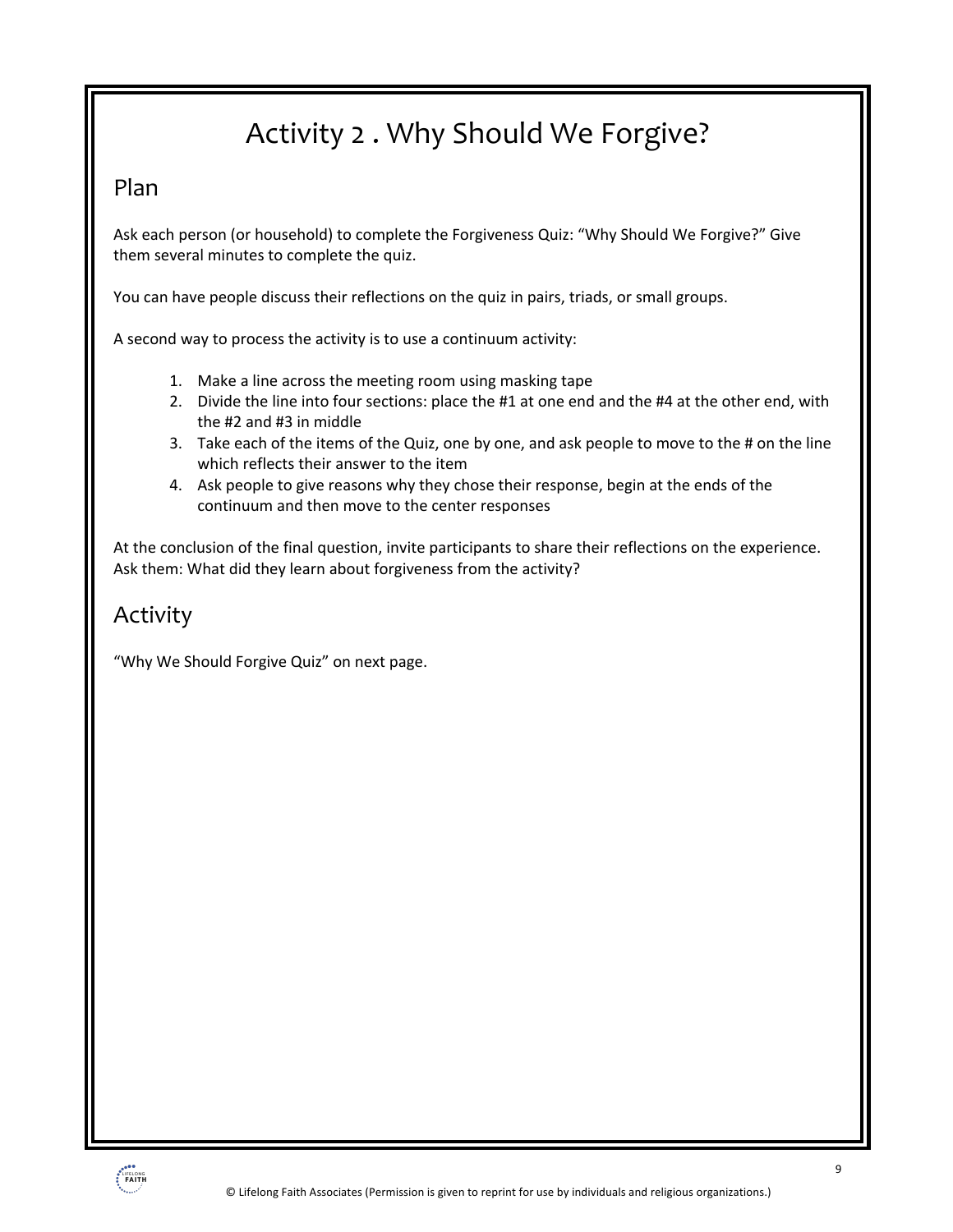## Why Should We Forgive?

According to Robert Enright, the reasons people forgive fall into the following eight categories:

- 1. You forgive to quiet your angry feelings.
- 2. Forgiveness changes destructive thoughts into quieter, more healthy thoughts.
- 3. As you forgive, you want to act more civilly toward the one who hurt you.
- 4. Forgiveness of one person helps you interact better with others. Perhaps your anger with someone at work has spilled over to your relationship with your children. Forgiving that person would be a gift to your children.
- 5. Forgiveness can improve your relationship with the one who hurt you.
- 6. Your forgiveness actually can help the one who hurt you see his or her unfairness and take steps to stop it. Your forgiving can enhance the character of the one who hurt you.
- 7. You forgive because God asks you to do so. You forgive as an act of love toward God.
- 8. Forgiveness, as an act of kindness and love toward the one who hurt you, is a moral good regardless of how the other is responding to you. Loving others while protecting yourself from harm is a morally good thing to do.

### Why Should We Forgive Quiz

#### Rate your agreement with the following statements. *(1=strongly disagree, 2=disagree, 3=agree, 4=strongly agree)*

| 1            | $2^{\circ}$    | $\overline{3}$   | 4              | You forgive to quiet your angry feelings.                                                                                                                                                                                         |
|--------------|----------------|------------------|----------------|-----------------------------------------------------------------------------------------------------------------------------------------------------------------------------------------------------------------------------------|
| $\mathbf{1}$ | $\mathcal{P}$  | 3                | 4              | Forgiveness changes destructive thoughts into quieter, more healthy thoughts.                                                                                                                                                     |
| $\mathbf{1}$ | $2^{\circ}$    | $\overline{3}$   | 4              | As you forgive, you want to act more civilly toward the one who hurt you.                                                                                                                                                         |
| $\mathbf{1}$ |                | $2 \quad 3$      | $\overline{4}$ | Forgiveness of one person helps you interact better with others. Perhaps your<br>anger with someone at work has spilled over to your relationship with your<br>children. Forgiving that person would be a gift to your children.  |
| $\mathbf{1}$ | $\overline{2}$ | 3                | 4              | Forgiveness can improve your relationship with the one who hurt you.                                                                                                                                                              |
| $\mathbf{1}$ |                | $2 \quad 3$      | 4              | Your forgiveness actually can help the one who hurt you see his or her unfairness<br>and take steps to stop it. Your forgiving can enhance the character of the one who<br>hurt you.                                              |
| 1            | $\overline{2}$ | $\mathbf{3}$     | 4              | You forgive because God asks you to do so. You forgive as an act of love toward<br>God.                                                                                                                                           |
| $\mathbf{1}$ |                | $2 \overline{3}$ | 4              | Forgiveness, as an act of kindness and love toward the one who hurt you, is a<br>moral good regardless of how the other is responding to you. Loving others while<br>protecting yourself from harm is a morally good thing to do. |
|              |                |                  |                |                                                                                                                                                                                                                                   |

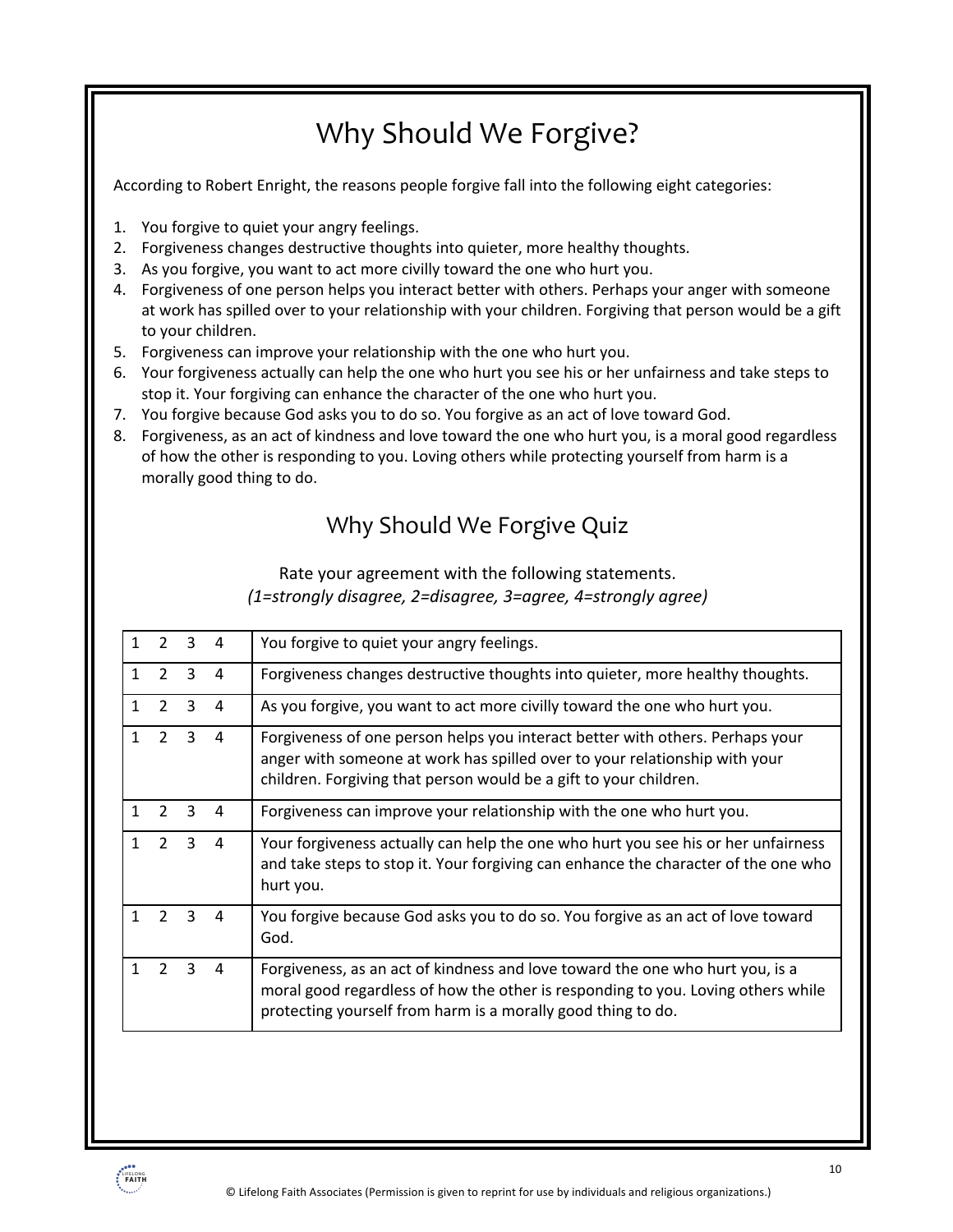## Activity 3. Forgiveness—True or False

- 1. Forgiveness is easy.
- 2. Forgiveness is covering up your feelings.
- 3. Forgiveness is condoning or even tolerating the wrong that was done to you.
- 4. Forgiveness is not as satisfying as getting even.
- 5. Forgiveness is a sign of weakness.
- 6. Forgiveness is just mouthing the words.
- 7. Forgiveness is excusing the person who hurt you.
- 8. Forgiveness is dismissing the right to seek justice and even reparations. I Forgiveness is inviting someone to hurt you again.
- 9. Forgiveness is something you do all alone.
- 10. Forgiveness is forgetting.
- 11. Forgiveness is hard work.
- 12. Forgiveness is acknowledging your feelings of pain and hurt and sadness. I Forgiveness is naming the wrong that was done to you.
- 13. Forgiveness is a sign of remarkable strength.
- 14. Forgiveness is holding the other accountable for what he or she did to you. I Forgiveness is overcoming fear and shame and blame.
- 15. Forgiveness is a decision not to suffer anymore.
- 16. Forgiveness is moving on and taking steps to health and wholeness.
- 17. Forgiveness is without any strings attached.
- 18. Forgiveness is a process.
- 19. Forgiveness is a declaration of hope in a better future.

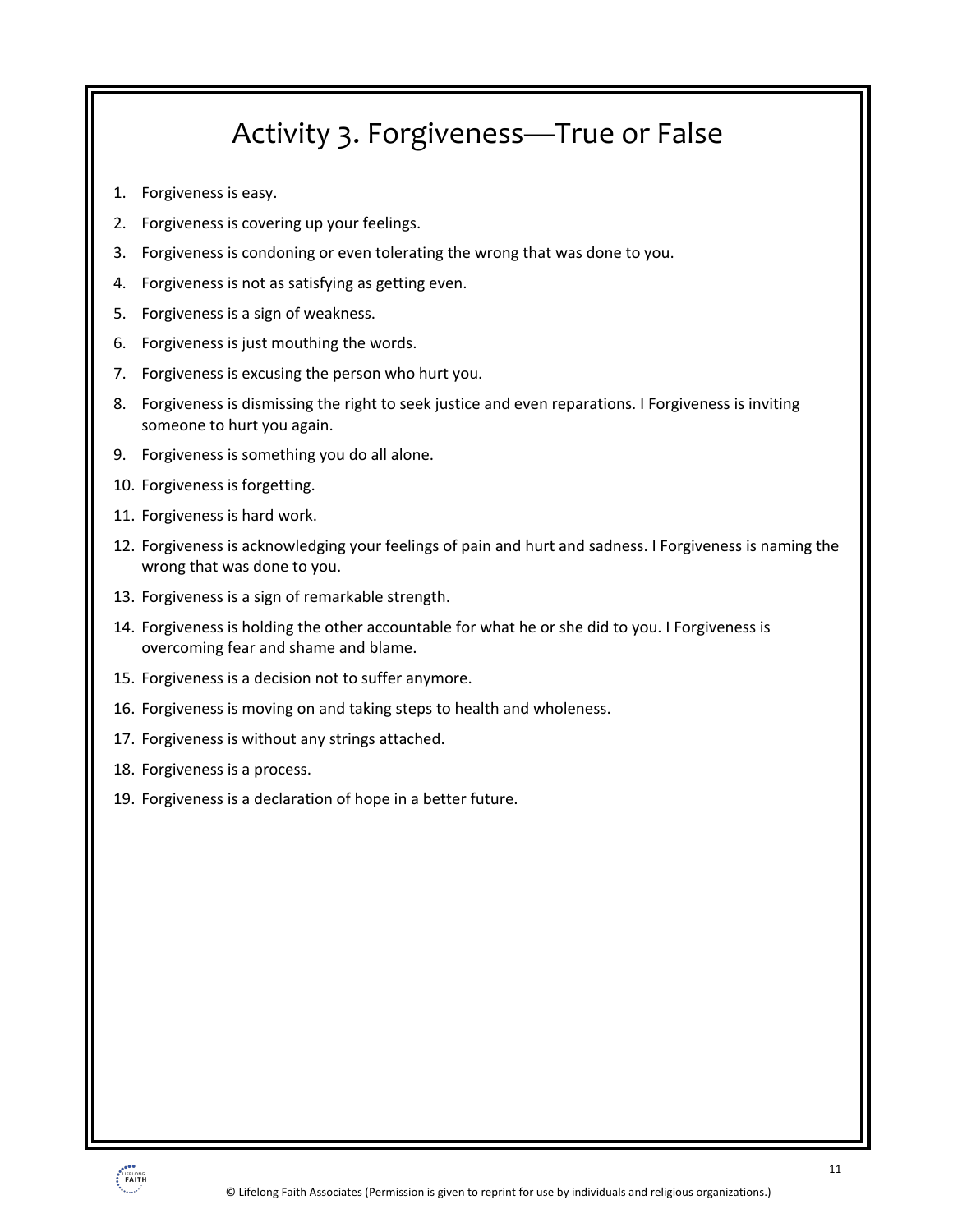## Activity 4. No Simple Formula

There is no simple formula for forgiveness, rather, it is a practice that emerges directly from one's identity and character. Think of the descriptive words you might use to describe someone you admire: honest, bright, empathetic, present, balanced, open, and so on. Although it is not common practice, you might also add "forgiving." The Christian practice of forgiving contributes favorably to shaping one's character.

Forgiveness, by definition, demands change and transformation. You've been wounded, offended, hurt by another. You feel angry and resentful, and what's more you feel justified in your anger. After all, the other is to blame and you are the innocent victim. Just knowing that you are right and the other is wrong gives you vindictive pleasure; yet you are still angry and want revenge. You have no patience for excuses from the other or for apparent mitigating circumstances. You've been wronged, pure and simple.

The practice and character of forgiveness challenges you to change your thought pattern and transform your heart. How do you move from wanting to hear no excuses to an eagerness to know what mitigates the offense? How do you begin to see that nothing is more destructive to the human spirit than the desire for revenge? How do you begin to realize that forgiveness is first an act kindness to *yourself*, and may or may not be an act of kindness to the other? How do you begin to realize that, in the words of Karyn Kedar in *God Whispers*, "we have greater things than anger to feel.…When anger is replaced by forgiveness, you are free to let love guide your life."

These are post-trauma symptoms that must be relieved if you are to regain balance and once again find happiness. Forgiveness relieves all of these symptoms.

The first step toward change and transformation is to recognize in yourself the symptoms that forgiveness can relieve:

- $\triangle$  Feeling so wounded that you want revenge
- $\triangleleft$  Brooding over petty grievances
- $\triangle$  Feeling guilty yourself and covering it over with anger
- $\blacklozenge$  Worry that it will all happen again
- $\triangleq$  Bitterness and stubbornness that permeates all arenas of your life
- $\triangleleft$  An ever-growing need to be right.

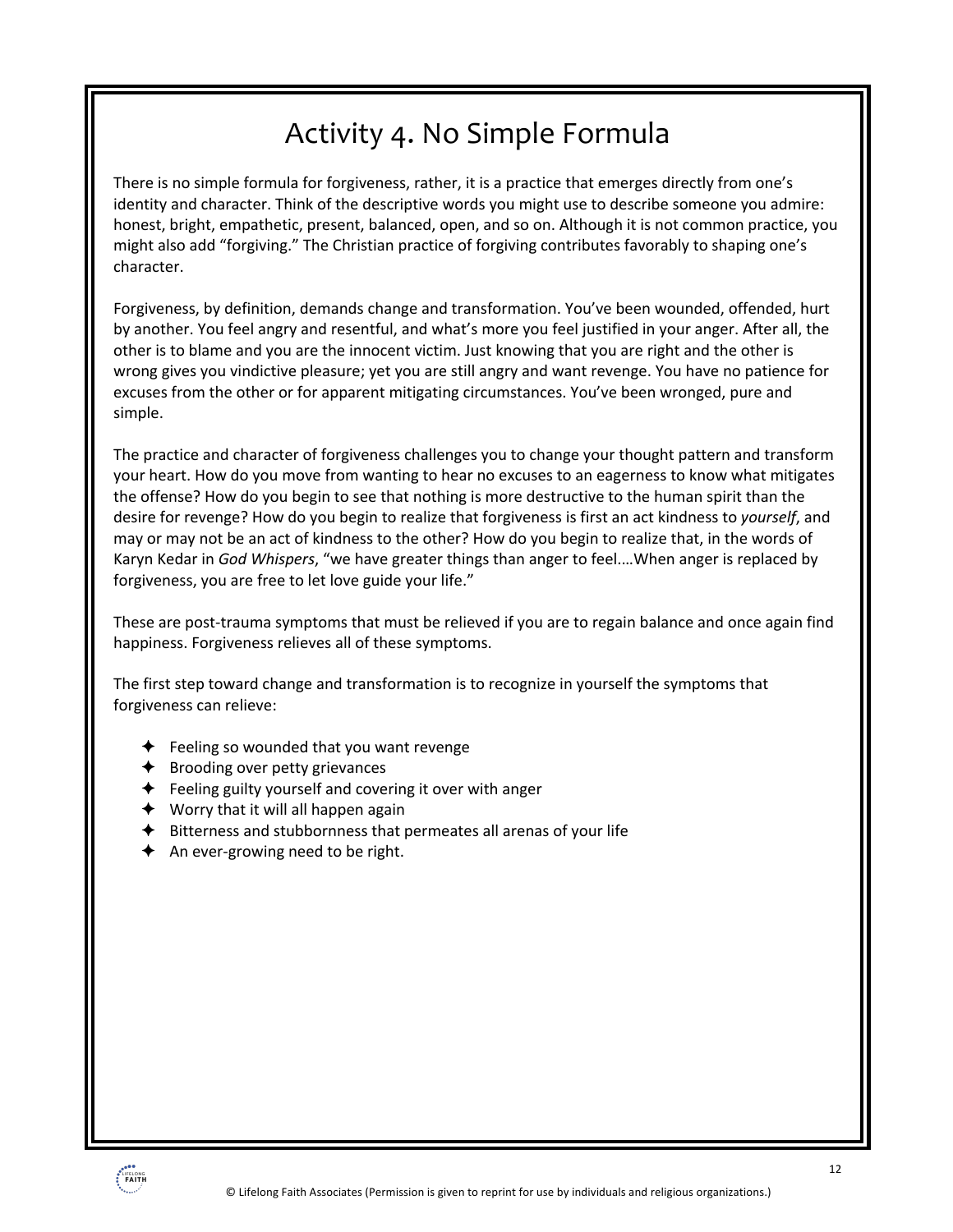## Activity 5. The Challenge of the Christian Practice of Forgiving

To introduce the challenge of forgiving show the video NOOMA 007 *Luggage* by Rob Bell or NOOMA 010 *Lump* by Rob Bell (order from www.nooma.com). *Luggage* is better for an adolescent-adult audience. Be sure to preview both videos to select the one that would work best with you audience.

*Luggage* - NOOMA 070 by Rob Bell DVD 13 minutes 2004 YouTube: https://youtu.be/U7Xvp9SsTwY

*Maybe a friend turned their back on you. Maybe someone you loved betrayed you. We all have wounds and we end up carrying around these things that people have done to us for weeks, months, and sometimes even years. It isn't always easy to forgive these people and after a while these hurts can get really heavy. So the only way to feel better seems to be somehow getting back at the people that hurt us, to get revenge. But does revenge ever truly satisfy? Maybe forgiving isn't something you do for someone else to let them off the hook. Maybe forgiveness is about you. God didn't create you to carry these wounds around. God created you to be free.*

*Lump* - NOOMA 010 by Rob Bell DVD 13 minutes 2004 YouTube: https://youtu.be/2WC-70-Otk8

*A lot of us have done things in our lives that we're ashamed of. Some are small things, and some of us have really big and devastating things. Some of us even have things that people close to us don't know about. Personal junk that we keep to ourselves so we don't have to deal with it. Because we don't know how to deal with it, do we? We're afraid that if we try it's just going to make everything worse. But no matter how big our junk is, no matter how much what we've done has impacted the way other people feel about us or how we feel about ourselves, it hasn't changed how God feels about us. God loves us, he always has and always will, and there's nothing we can do to change that.*

After the video presentation invite the participants, at table groups, to share their emotional response to what they have experienced and then what the video taught them about forgiveness and the challenging of forgiving others.

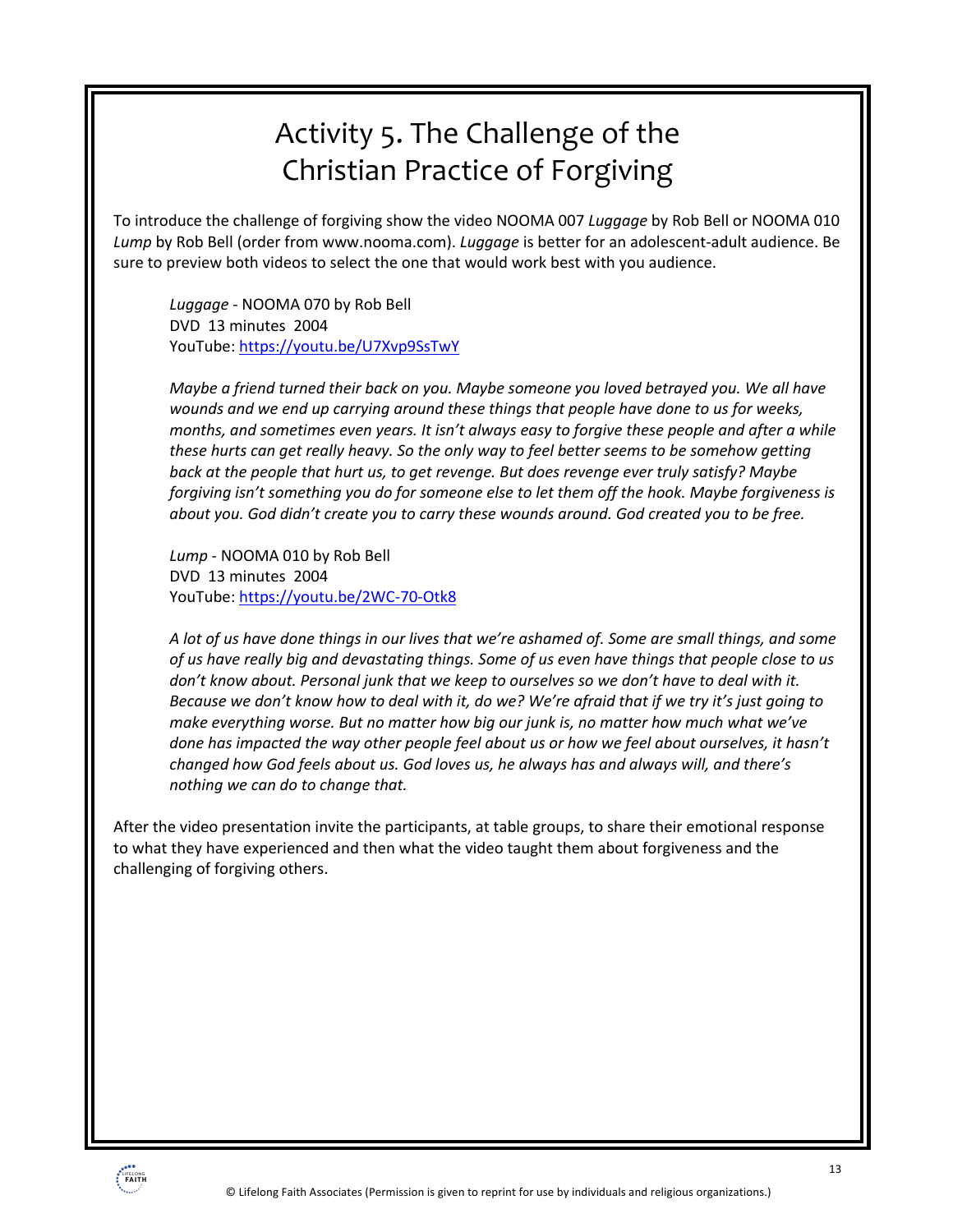## Strategies for Exploring the Christian Practice of Forgiving

Use these strategies in conjunction with the following activities

Activity 6. Forgiving Involves Courage (Story of Joseph in Genesis 45) Activity 7. Forgiving Involves Mercy (Story of the Unforgiving Servant in Luke 18) and Forgiving Involves Faith and Love (Story of the Sinful Woman in Luke 7) Activity 8. Forgiving Involves Restoring Relationships (Story of Prodigal Son in Luke 15) Activity 9. The Way of Forgiveness (Matthew 5)

### Option 1. Read and Report

Assign each table group one of the five sections and ask them to prepare a short presentation for the whole group (a read and report activity). Groups can develop a creative presentation (art, music, drama, etc.) for the whole group on their Scripture passage. (If you have more than 5 groups, assign multiple groups the same section.)

#### Option 2. Rewrite a Bible Story

Assign each table group one of the five sections and ask them to read and rewrite the Bible story/passage for today's world, using a contemporary setting or forgiveness issue. Then have each group present their rewritten Bible passage. Here are a variety of ways to re-write a Bible story:

- Rewrite a Bible story or teaching using a contemporary setting or issue, and a contemporary style.
- Rewrite a Bible story from a first person point of view, describing the events as though you were there participating. Conclude the story with a dialogue between Jesus and yourself, discussing what happened.
- Rewrite a Gospel story as an eyewitness account of something Jesus did or as an interview script of a person who met Jesus (e.g., a person Jesus healed). Rewrite an Old Testament story as an eyewitness account.
- Rewrite a Bible story from a particular point of view, e.g., the different characters in the parable of the Good Samaritan.
- Rewrite a Bible story using creative methods such as storyboards for a TV show or a movie, a TV newscast, a commercial, and/or a newspaper or magazine story.
- Rewrite a Bible story using a letter format. Tell people to think of the Bible as God's letter to them. Read the passage and then ask them to respond by writing their reflections on God's Word in the form of a prayer. Ask them to use a letter format (Dear Jesus… or Dear God…) and include what they learned from reading the Bible story, how they will try to live what God has said, and what they need from God now so they can live what God has asked them to do.

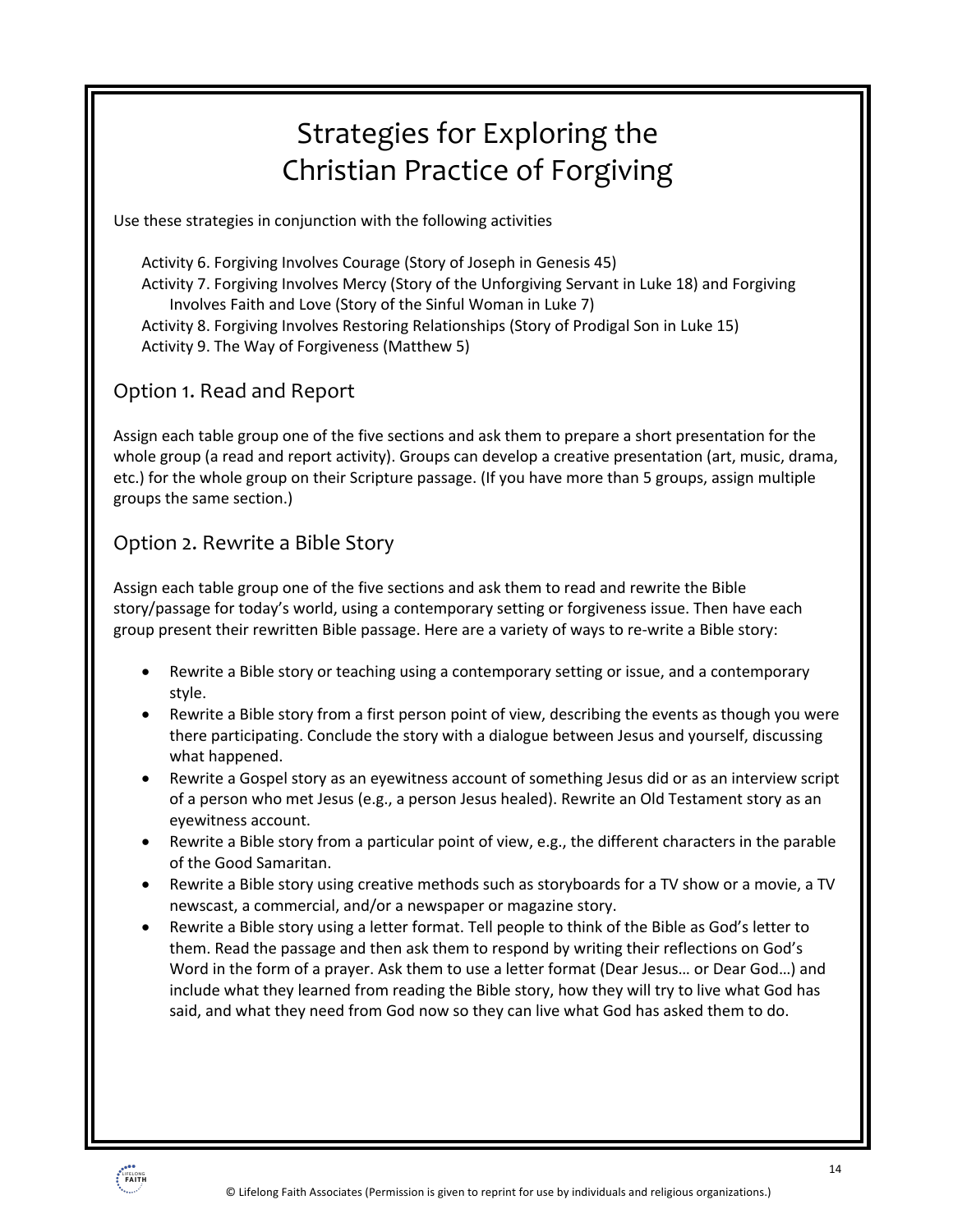### Option 3. Dramatize a Bible Story or Passage

Assign each table group one of the five sections and ask them to create a dramatic enactment of their Bible story, using a contemporary setting or forgiveness issue. People can do this in silence by simply acting out the passage or act the story while someone is narrating or assign different parts of the story to individual actors. They can also rewrite the story in contemporary form and act it out.

### Option 4. Create a Forgiveness Advertisement

Create an ad to present a Bible story in contemporary language and setting. Groups can use a variety of advertising methods (a 30 second TV or radio ad, a song, an ad in a magazine, poster advertisement, a billboard). They should write the content for an advertisement (e.g., a script for a commercial or magazine ad); identify or create artwork, symbol, images, photos to accompany the content; develop the final product; and then present it to the group. Here are several suggestions for creating an ad:

- 1. *Focus the Ad:* In short phrases clearly identify what you want to communicate.
- 2. *Select the Advertising Approach:* Think about all the types of advertisements in magazines and on the radio and television. Select your approach.
- 3. *Design the Ad:* Combine your content or message with your advertising method to create your unique promotion.

After each group has made their presentation, ask table groups to discuss the following questions:

- What did you discover about the importance of forgiveness in Jesus' ministry?
- Why was forgiveness so central to Jesus' ministry?
- What are the implications of Jesus words and actions for us today?

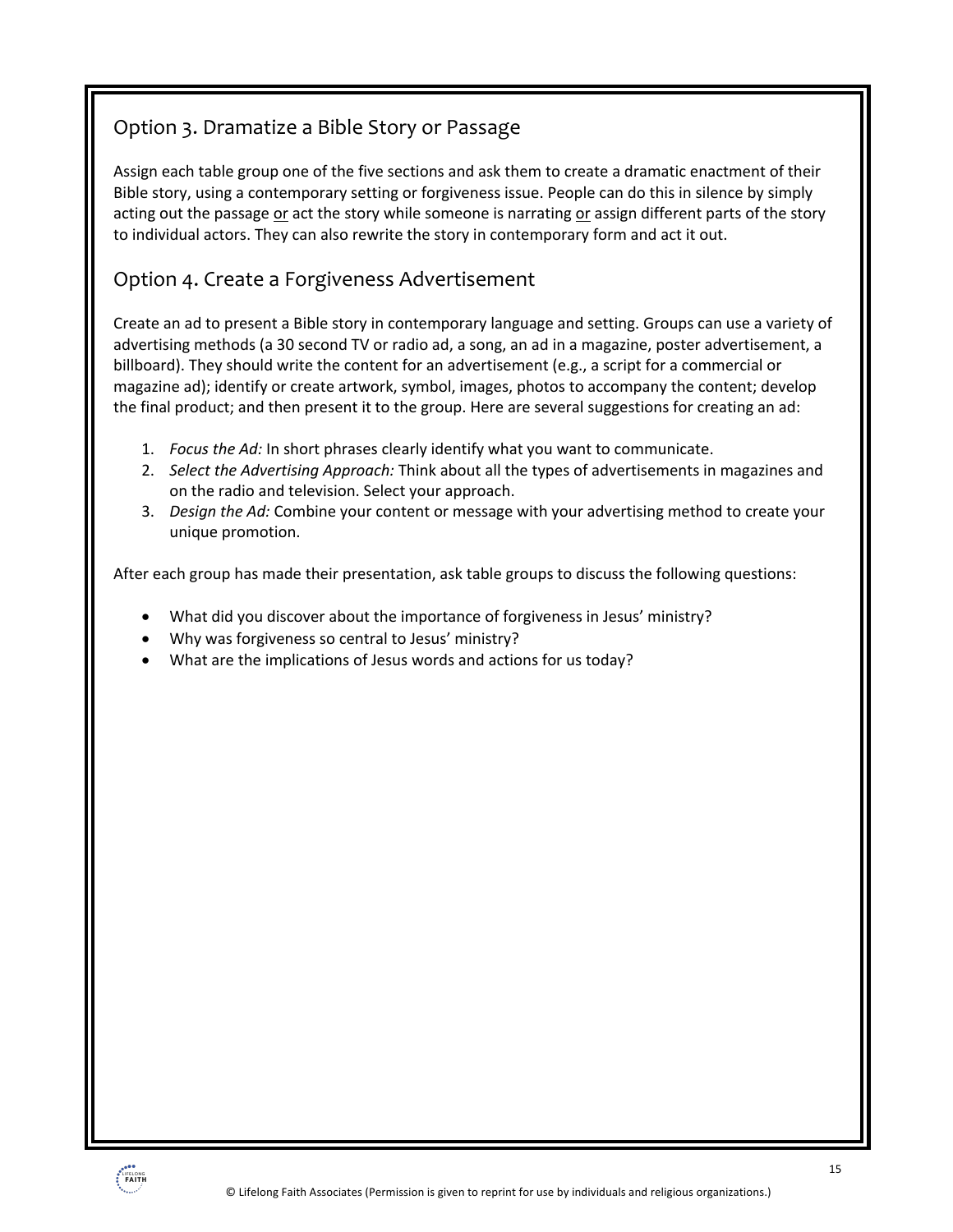## Activity 6. Forgiving Involves Courage

No biblical character shows this heroic courage more than Joseph, son of Jacob, who was betrayed by his brothers, nearly left to die in the desert, and at the last minute sold off to the Egyptians. Read Genesis, chapters 37—50. Joseph's story has one dramatic twist after another. After beating and selling him into slavery, the brothers return home to lie to their father, Jacob. But Joseph is rescued and taken to Egypt, where he eventually wins favor with Pharaoh by interpreting his dreams and accurately predicting both feast and famine throughout the land. When Jacob sends his sons to Egypt seeking grain, Joseph recognizes his brothers, but they do not recognize Joseph.

Joseph's anger and resentment return and he arrests and jails his brothers. Clearly he has the power to inflict "just" punishment upon them for their past deeds (chapter 42). He demands that the youngest brother, Benjamin, who remained with Jacob in Canaan, be brought to him. And when Joseph sees Benjamin, the one brother who is innocent of Joseph's betrayal, his heart softens. Joseph first seeks a private place to cry, wanting to hide his pain from his brothers.

Joseph was no longer about to control his feelings in front of his servants, so he ordered them all to leave the room. No one else was with him when Joseph told his brothers who he was. He cried with such loud sobs that the Egyptians heard it, and the news was taken to the king's palace. Joseph said to his brothers, "I am Joseph. Is my father still alive?" But when his brothers heard this, they were so terrified that they could not answer him. Then Joseph said to his brothers, "Please come closer." They did, and he said, "I am your brother Joseph, whom you sold into Egypt. Now do not be upset or blame yourselves because you sold me here. It was really God who sent me ahead of you to save people's lives.…Now hurry back to my father and tell him that this is what his son Joseph says: 'God has made me the ruler of all Egypt; come to me without delay. You can live in the region of Goshen, where you can be near me—you, your children, your grandchildren, your sheep, your goats, your cattle, and everything else you have. If you are in Goshen, I can take care of you. There will still be five years of famine and I do not want you, your family, and your livestock to starve.'"…He threw his arms around his brother Benjamin and began to cry; Benjamin also cried as he hugged him. Then, still weeping, he embraced each of his brothers and kissed them. After that, his brothers began to talk with him. (Genesis 45:1–5, 9–11, 14-15)

In a truly redemptive moment of forgiveness Joseph opens himself and his pain to his brothers and makes reconciliation possible. He provides a way out of the cycle of pain and dysfunction for his family, and symbolically, for God's chosen people. As Richard P. Westley writes, "Joseph transforms his pain and puts it to good use by identifying himself as both the injured party—and therefore unwilling to be hurt again—and yet still full of love for his brothers who injured him. This approach is not an easy one, but it proves transforming since it knits together Joseph's deeply torn family."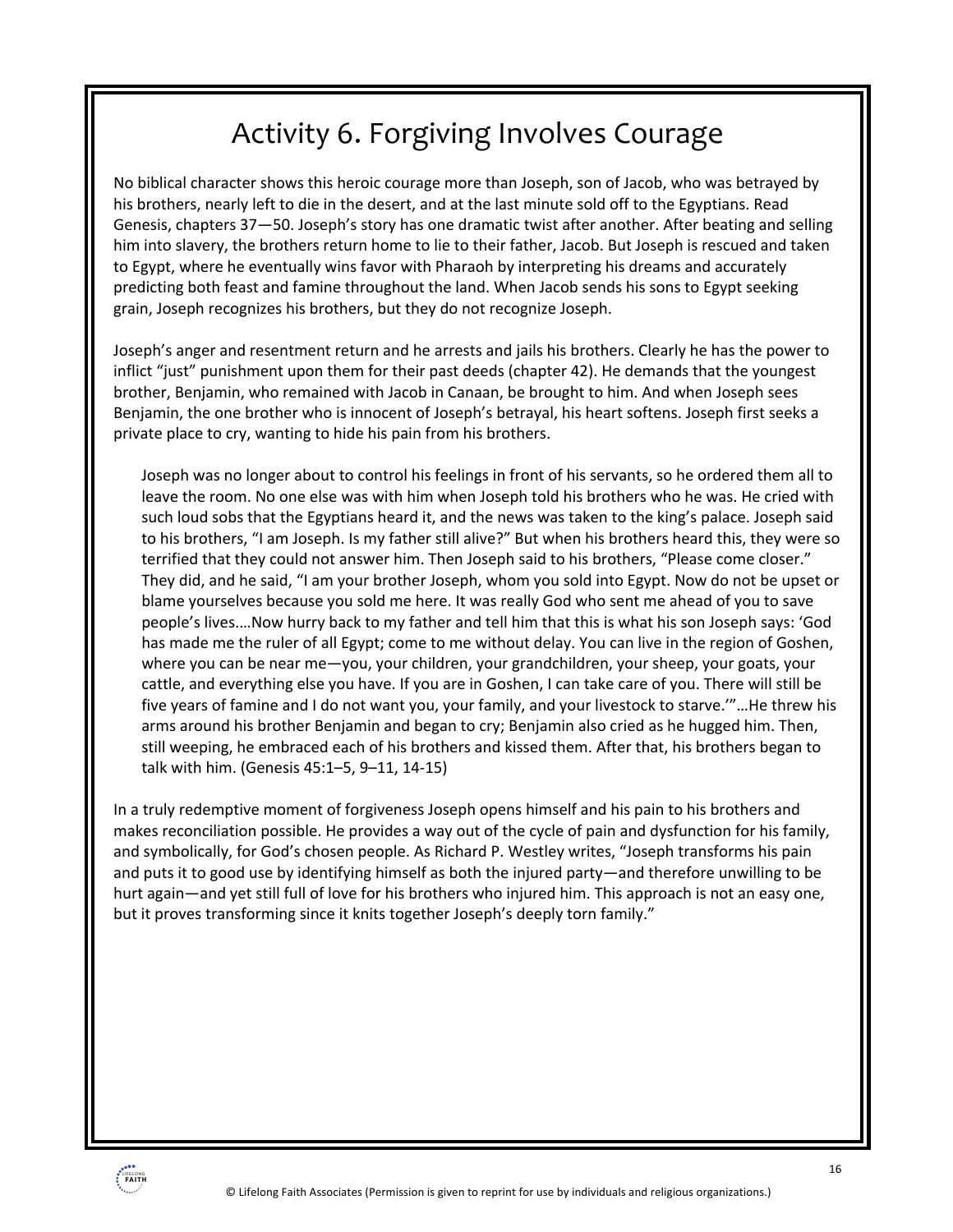## Activity 7. Forgiving Involves Mercy, Faith, and Love

*In a world and a culture that is full of wounds, anger, injustice, inequality, historical privilege, jealousy, resentment, bitterness, murder, and war, we must speak always and everywhere about forgiveness, reconciliation, and God's healing. Forgiveness lies at the center of Jesus' moral message. The litmus test for being a Christian is not whether one can say the creed and mean it, but whether one can forgive and love an enemy*. (Ronald Rolheiser)

### Mercy

Following immediately after Jesus' challenge to Peter to forgive, "not seven times, but seventy times seven," Jesus tells us the parable of the Unforgiving Servant (see Matthew 18:23–35). This story contrasts the huge debt owed *by* the servant, which the king forgives, with the small debt owed *to* the servant, which the servant refuses to forgive. Even when the lesson is delivered loud and clear some fail to make the connection.

So he called the servant in. "You worthless slave!" he said. "I forgave you the whole amount you owed me, just because you asked me to. You should have had mercy on your fellow servant, just as I had mercy on you." (Matthew 18:32–33)

### Faith and Love

Then Peter came to Jesus and asked, "Lord, if my brother keeps on sinning against me, how many times do I have to forgive him? Seven times?" "No not seven times," answered Jesus, "but seventy time seven, because the Kingdom of heaven is like this." (Matthew 18: 21–22)

Consider the Pardon of the Sinful Woman in Luke 7:36–50. This is the story of a dinner party given by Simon, a Pharisee, to which Jesus was invited. Upon entering no one greeted him with a kiss or gave him water to wash his feet. Yet throughout the evening the woman whom all knew as "sinful," washes Jesus' feet with her tears and dries them with her hair.

Jesus uses this public display of sensuality to teach a lesson in forgiveness. He quizzes his host Simon about two people whose debts were forgiven. One owed a large amount, while the other owed a little. "'Which one then will love him [the creditor] more?" Simon responds, "I suppose that it would be the one who was forgiven more." "You are right," said Jesus.

Then he turned to the woman and said to Simon, "Do you see this woman? I came into your home and you gave me no water for my feet, but she has washed my feet with her tears and dried them with her hair. You did not welcome me with a kiss, but she has not stopped kissing my feet since I came. You provided no olive oil for my head, but she has covered my feet with perfume. I tell you, then, the great love she has shown proves that her many sins have been forgiven. But whoever has been forgiven little shows only a little love." The Jesus said to the women, "Your sins are forgiven." (Luke 7:44–48)

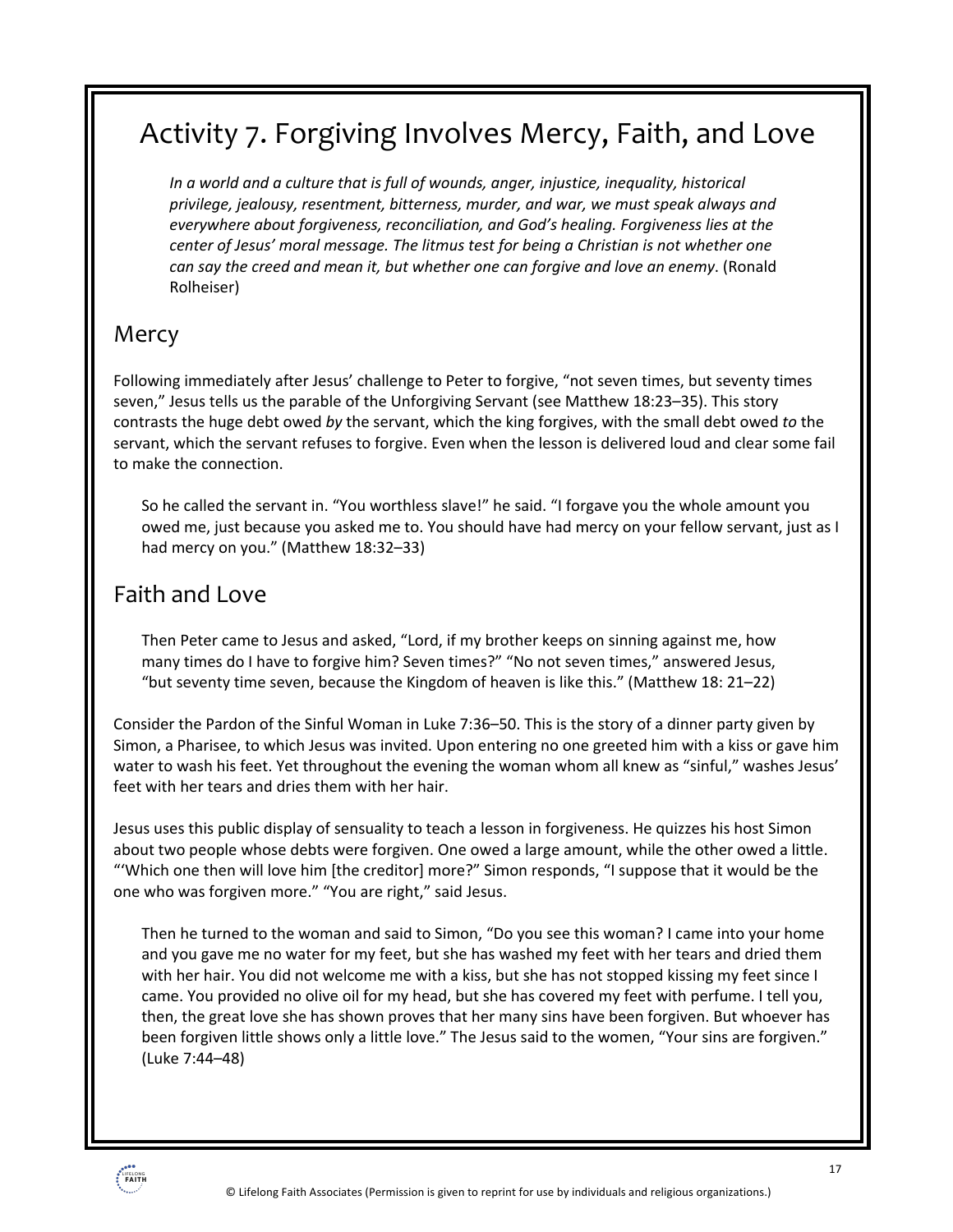In this story, we learn about forgiveness from the side of the offender. Seemingly, Simon the Pharisee is the small offender and is granted little or no forgiveness. The "sinful" woman is the major offender—at least in the eyes of others—but because of her deep faith, her sorrow, and her adoration of Jesus, her sins are forgiven.

These then, are the necessary ingredients to receive God's forgiveness: genuine remorse, steadfast faith, and lasting devotion. We are all sinners, regardless of our status in society, but Jesus is eager to embrace each one of us with his love and forgiveness if we but turn our gaze toward him.

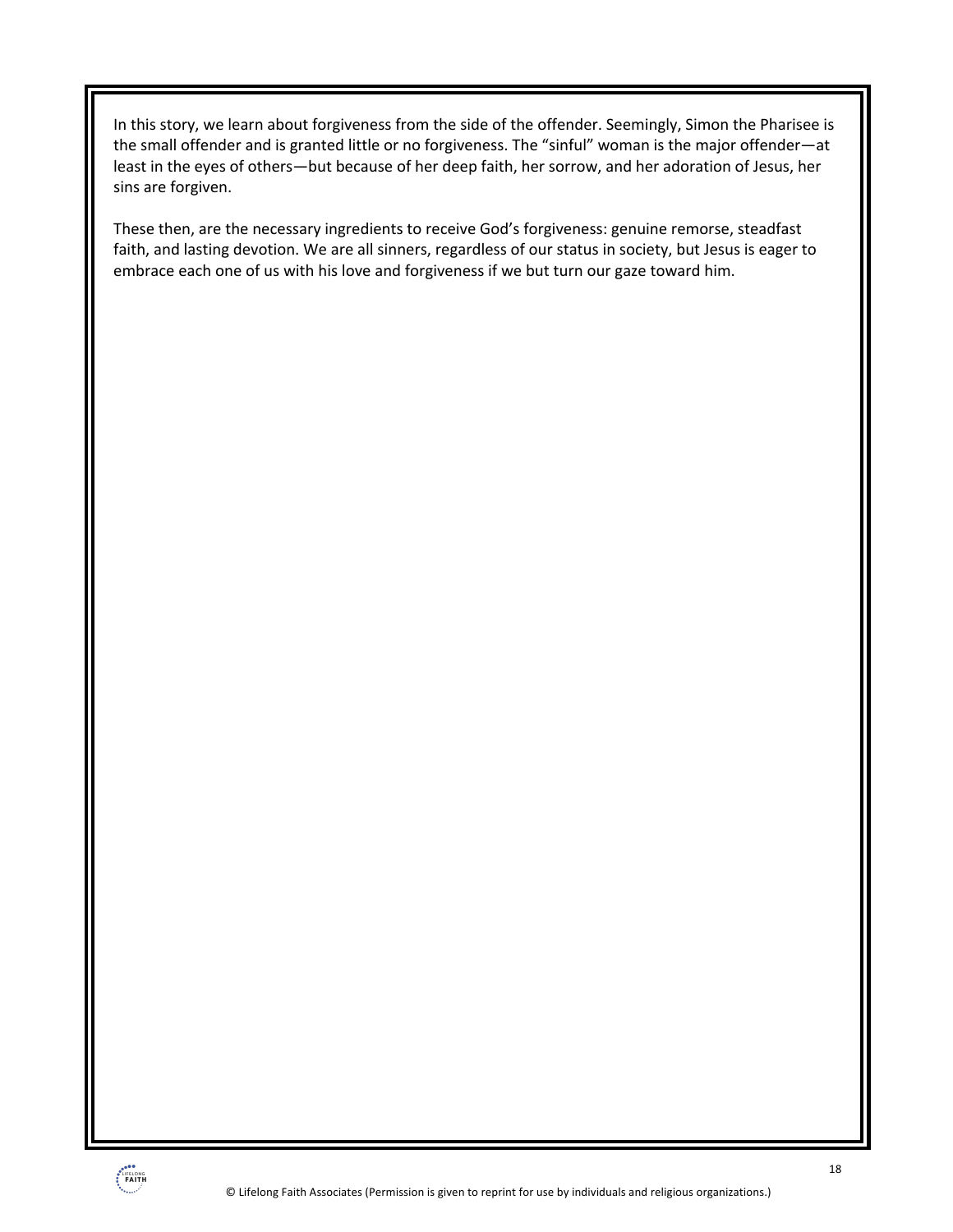## Activity 8. Forgiving Involves Restoring Relationships

*In the act of forgiveness we are declaring our faith in the future of a relationship, and in the capacity of the wrongdoer to make a new beginning on a course that will be different from the one that has caused the wrong. We are saying, here is a chance to make a new beginning. It is an act of faith that the wrongdoer can change. According to Jesus (Matthew 18:22), we should be ready to do this not just one, not just seven times, but seventy times seven, without limit—provided, it seems Jesus says, your brother or sister who has wronged you is ready to come and confess the wrong they have committed yet again.* (Archbishop Desmond Tutu)

Finally, we consider the story of the Prodigal Son in Luke 15:11–32. The text of this story has four scenes, but the story itself demands a fifth. In the first scene, the younger son takes his inheritance from his father and leaves home. The second scene shows the younger son squandering away the money and, coming upon hard times, returning home with a rehearsed speech of repentance. The third scene is the touching reunion with his father, and the younger son is immediately welcomed and enveloped into the family and household.

He was still a long way from home when his father saw him; his heart was filled with pity, and he ran, threw his arms around his son, and kissed him. "Father," the son said, "I have sinned against God and against you. I am no longer fit to be called your son." But the father called to his servants. "Hurry!" he said. "Bring the best robe and put it on him. Put a ring on his finger and shoes on his feet. Then go and get the prize calf and kill it, and let us celebrate with a feast! For this son of mine was dead, but now he is alive; he was lost, but now he has been found." And so the feasting began. (Luke 15:20–24)

In the fourth scene, the father and older son argue in the yard while the party continues inside. The text ends with these words of the father to his older son, "But we had to celebrate and be happy, because your brother was dead, but now he is alive; he was lost, but now he has been found"(v. 32). While the text ends, clearly the story is not over. Each of us is intended to determine the end.

How would *you* conclude the story of the Prodigal Son? Would the older son accept his younger brother and be reconciled with him? Or would there be more division and heartache for all parties?

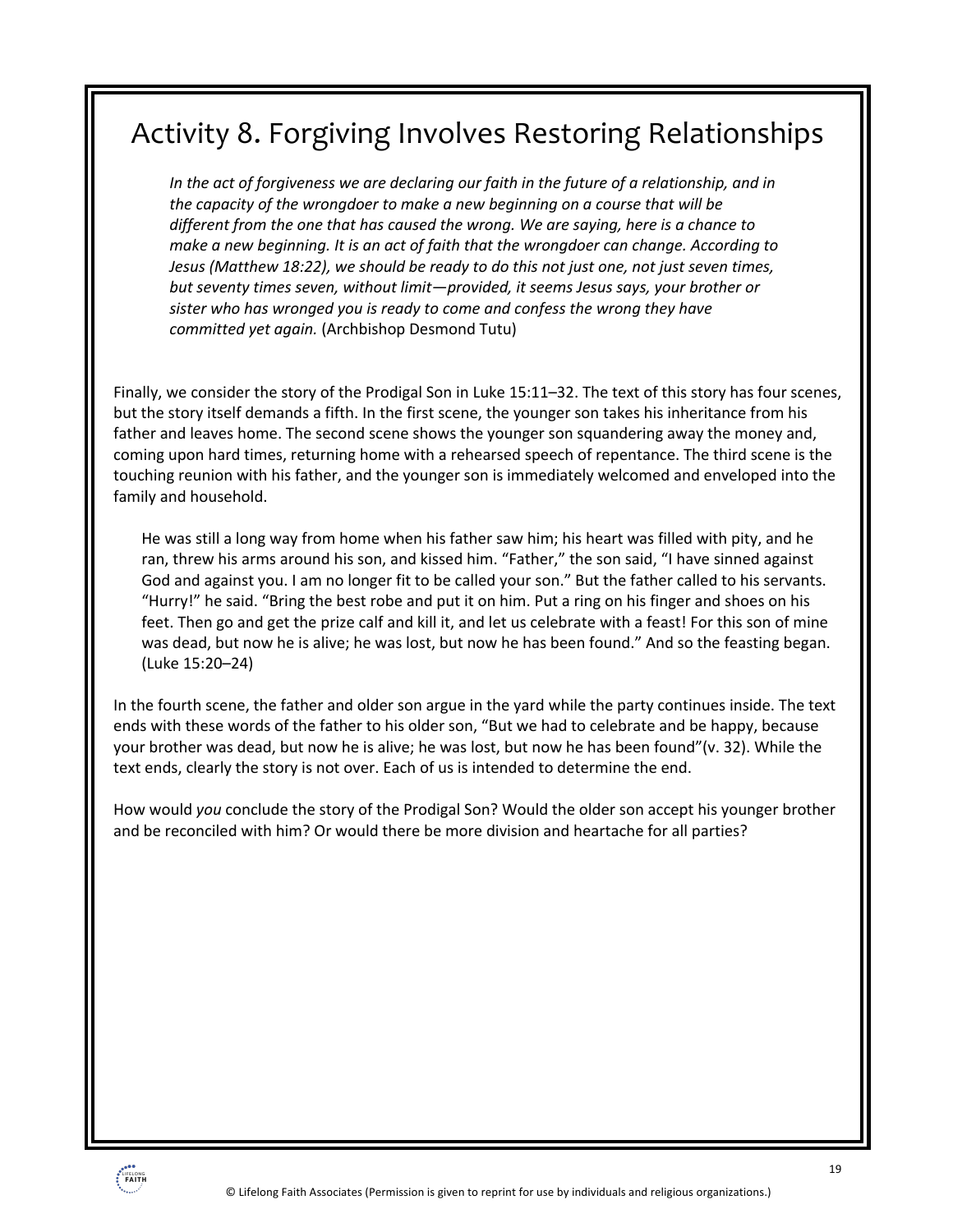## Activity 9. The Way of Forgiveness

Forgiveness is at the heart of the gospel and of our most important prayer, the Lord's Prayer: "forgive us our trespasses as we forgive those who trespass against us" (Matthew 6:12). In the Beatitudes Jesus teaches us that peacemakers are children of God, "Happy are those who work for peace; God will call them his children" (Matthew 5:9). But the only way to be a peacemaker is to be a forgiver:

[Jesus said,] "So if you are about to offer your gift to God at the altar and there you remember that your brother has something against you, leave your gift in front of the altar, go at once and make peace with your brother, and then come back and offer your gift to God." (Matthew 5:23–24)

Very simply, these teachings show us that forgiveness requires initiative and action. We must consciously seek to repair wounded relationships—to forgive as God has forgiven us.

Jesus' answer to the brokenness of people's lives was to embody God's forgiveness. We learn how to forgive from the God who first forgave us in Christ. Christ forgives without condition, but we can only receive that forgiveness if we're set free to forgive others.

*Feasting on forgiveness—rather than on bitterness, anger, or revenge—allows us the freedom to live into a future not bound by the brokenness of the past. It gives us hope. Forgiveness is both receptive and active; it's something done to us and something done by us. We're called to forgive others, which can be very difficult. But we're also called to be forgiven for the wrongs we've done, an act that takes us out of control and places us at the mercy of the one whose forgiveness we seek. To embody forgiveness fully, we must forgive as well as be forgiven.* (Susan Pendleton Jones and L. Gregory Jones in *Forgiveness: Letting Go*)

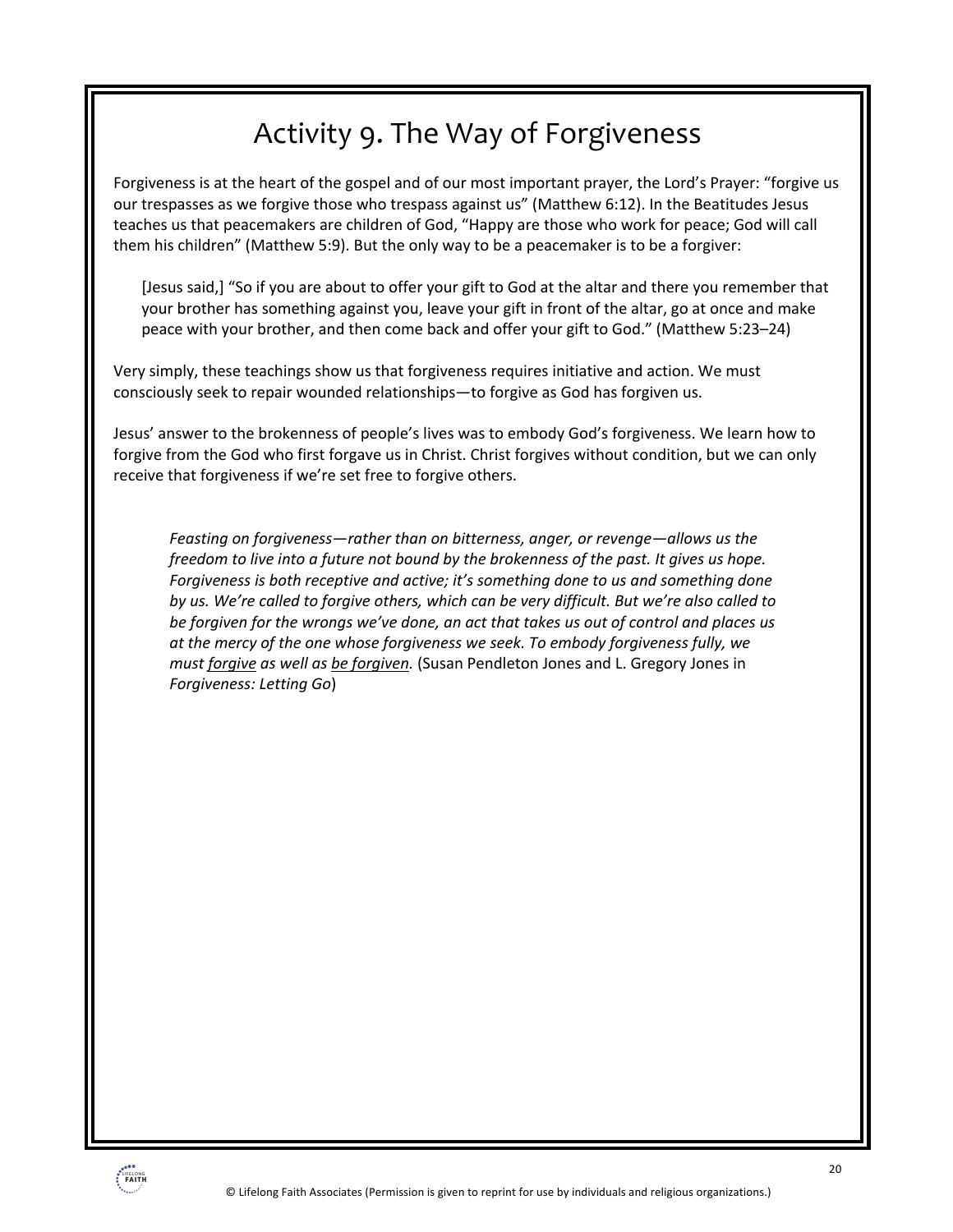### Activity 10. The Path Toward Forgiveness

*God's Spirit is at work forgiving, healing, and recreating us in the likeness of Christ for*  life in God's kingdom. Indeed, God's Spirit is at work in the ways we learn to forgive and *be forgiven, to heal and be healed, to recreate and to be recreated in our lives with others. In this light, it becomes apparent that Christian forgiveness is not only a word spoken or heard, a gesture offered or received, an emotion experienced or transformed; it's a way of life to be lived in faithful response to the gracious love of God at work in our world and in our lives.*

(Susan Pendleton Jones and L. Gregory Jones).

How do we learn to practice the way of forgiveness that Jesus taught? Susan Pendleton Jones and L. Gregory Jones offer these insights.

- ! *We become willing to speak truthfully and patiently about the conflicts that have arisen.* When we try to be patient and truthful, we can discern more clearly what is going on. James 1:19 reminds us, "Everyone must be quick to listen, but slow to speak and slow to become angry."
- ! *We acknowledge both the existence of anger and bitterness and a desire to overcome them.* Whether those emotions are our own or belong to the other party, it does no good to deny them. We can learn to overcome and let go of anger and bitterness as we begin to live differently through practices that transform hatred into love. This is important, for otherwise, anger can destroy others and us. Ephesians 4:26 says, "If you become angry, do not let your anger lead you into sin, and do not stay angry all day."
- ! *We summon up concern for the well-being of the other as a child of God.* Seeing the ones on whom our bitterness focuses as children of God challenges our tendency to perceive them simply as enemies, rivals, or threats.
- ! *We recognize our own complicity in conflict, remembering that we have been forgiven in the past and take the step of repentance.* This doesn't mean ignoring differences between victims and victimizers. People need to be held accountable for their actions, and some people need to repent and ask forgiveness while those who have been victimized struggle to forgive. We need to recognize and resist our temptation to blame others while exonerating ourselves. All too often we see the specks in other people's eyes while not noticing the log in our own (Matthew 7:1–5). This is why it's important for us to remember our own forgiven-ness. Indeed, rather than "forgive and forget," a better directive would be that we forgive and are forgiven so we can remember well.
- ! *We make a commitment to try and change whatever caused and continues to perpetuate our conflicts.* Forgiveness ought to usher in repentance and change.
- We confess our yearning for the possibility of reconciliation. Sometimes a situation is so painful that reconciliation may seem impossible. At such times, prayer and struggle may the only imaginable options. However, continuing to maintain reconciliation as the goal—even if it is "hoping against hope" for reconciliation in this life—it is important because it reminds us that God promises to make all things new.

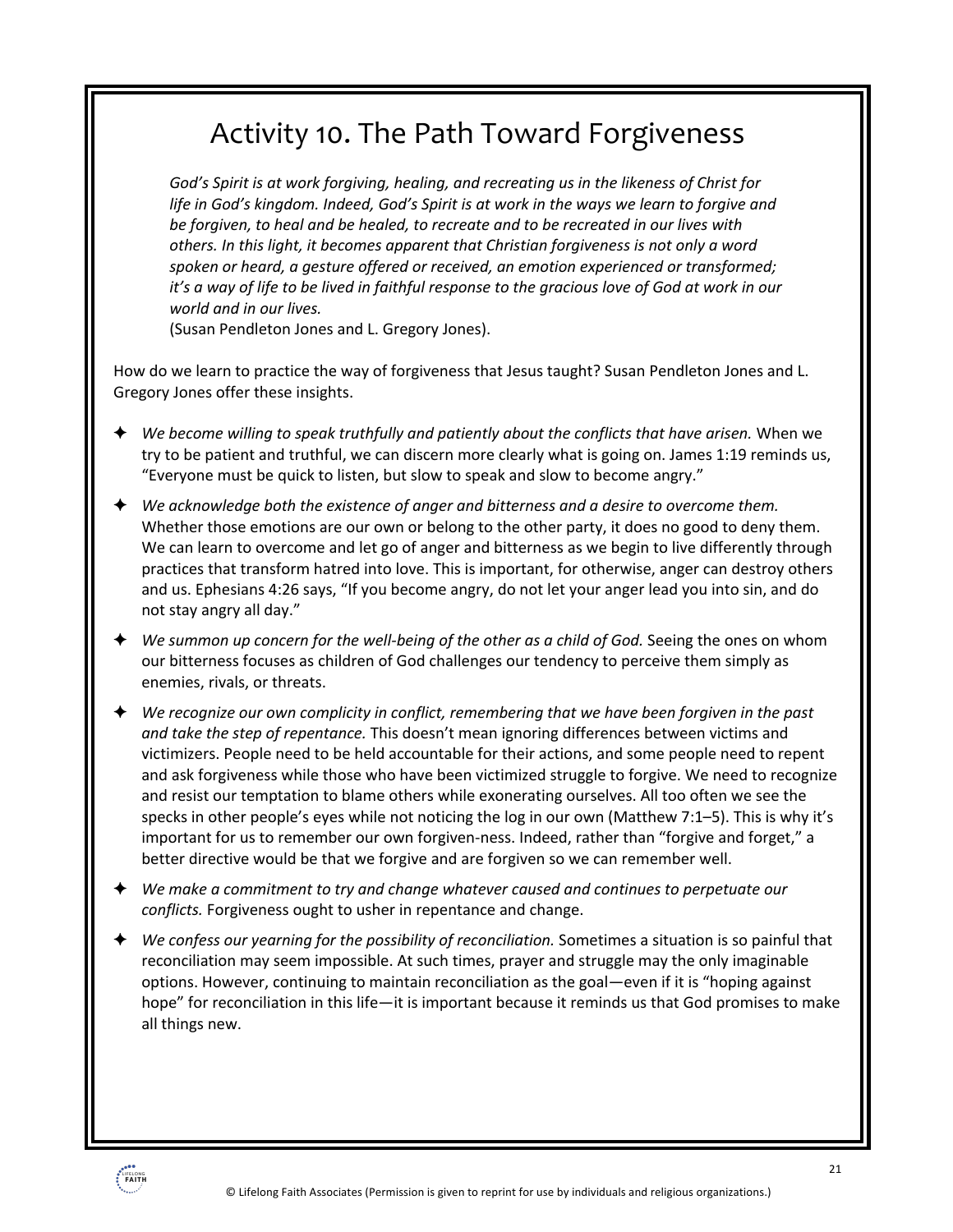## Activity 11. The Power of Forgiveness (Film)

To illustrate the practice of forgiving in action show two segments from the video *The Power of Forgiveness* by Martin Doblmeier: "The Amish" and "Paths to Forgiveness.

*The Power of Forgiveness* by Martin Doblmeier 78 minutes Divided into individual stories/sections English Purchase the CD: https://journeyfilms.com/shop/power-of-forgiveness-5/ Streaming: https://vimeo.com/ondemand/thepowerofforgiveness

*The Power of Forgiveness* explores research into the psychological and physical effects of forgiveness on individuals and within relationships under a wide variety of conditions and translates it into a popular, accessible documentary film for national public television. It includes feature stories on the Amish, the 9/11 tragedy and peace-building in Northern Ireland, along with interviews with renowned Buddhist teacher Thich Nhat Hanh, Nobel Laureate Elie Wiesel, best-selling authors Thomas Moore and Marianne Williamson and others. The film also explores the role forgiveness holds in various faiths traditions. It provides an honest look at the intensity of anger and grief that human nature is heir to. We see in the film that there are transgressions people find themselves unwilling or unable to forgive. Through character-driven stories the film shows the role forgiveness can play in alleviating anger and grief and the physical, mental and spiritual benefits that come with it.

Follow the film presentation with a table group discussion about the power of forgiveness. Invite people to reflect on questions, such as:

- $\blacklozenge$  What was your emotional response to what you say in the two stories?
- $\blacklozenge$  Why did forgiveness work in these two situations? What practices made forgiveness work?
- $\blacklozenge$  What do the two stories teach us about the practice of forgiving? What are the implications for how you practice forgiving? How can use the insights from the two stories in your own life?

**Download** The *Power of Forgiveness* Activities document from the Lifelong Faith website. It contains learning activities for forgiving self, others, spouse, and family.

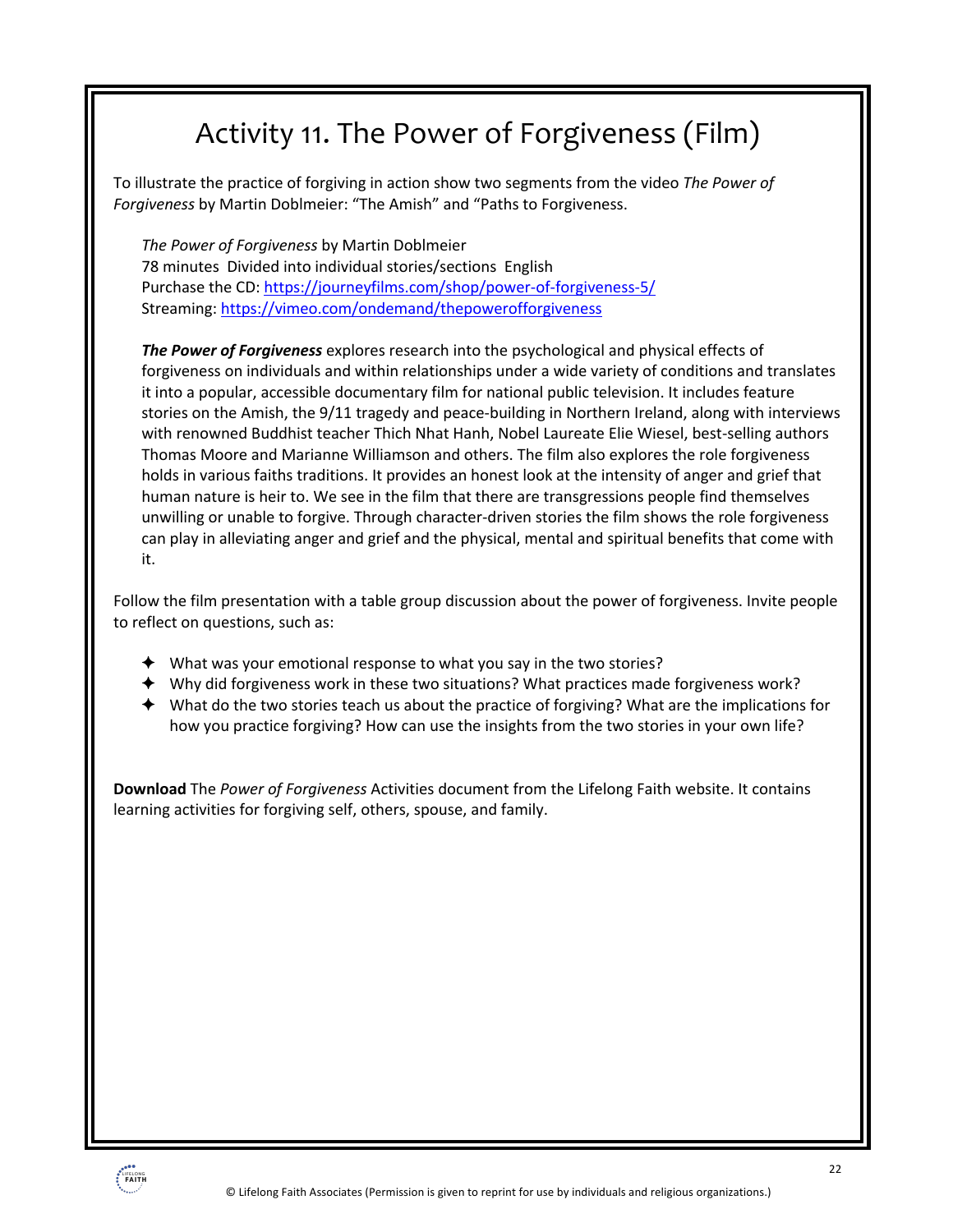## Activity 12. The Costs and Benefits of Forgiveness

Think of a situation in your life where you find it hard to forgive or are struggling to forgive. Now use the questions below and your responses to assess the potential impact on you if you choose to forgive in this situation.

### Costs: If I don't forgive the person:

| 1. | I feel<br>when I think of the person and the situation.                                        |  |  |  |     |                                                      |  |
|----|------------------------------------------------------------------------------------------------|--|--|--|-----|------------------------------------------------------|--|
| 2. | The effects on my physical health are                                                          |  |  |  |     |                                                      |  |
| 3. | I think about the person and the situation ___ all the time ___ often ___ sometimes ___ never. |  |  |  |     |                                                      |  |
| 4. | I believe that the person deliberately intended to hurt me through                             |  |  |  |     |                                                      |  |
|    | his or her action and did not have any other reason to do what he or she did.                  |  |  |  | Yes | No                                                   |  |
| 5. | I feel like I'm the only person this has happened to.                                          |  |  |  | Yes | No                                                   |  |
| 6. | I find it hard to move on with my life.                                                        |  |  |  | Yes | No                                                   |  |
| 7. | It is difficult for me to make good decisions because of the presence                          |  |  |  |     |                                                      |  |
|    | of that person/situation in my life.                                                           |  |  |  | Yes | No                                                   |  |
| 8. | I seek opportunities to tell other people about the person/situation as I see it.              |  |  |  | Yes | No                                                   |  |
|    | Potential Benefits: If I forgive the person, I will:                                           |  |  |  |     |                                                      |  |
|    | 1. Stop blaming the other person and be able to spend time on                                  |  |  |  |     |                                                      |  |
|    | activities that move my life forward.                                                          |  |  |  | Yes | No                                                   |  |
| 2. | Take responsibility for the part I played in the situation.                                    |  |  |  | Yes | No                                                   |  |
| 3. | Change my expectations for other people's behavior so that I                                   |  |  |  |     |                                                      |  |
|    | don't take future situations personally.                                                       |  |  |  |     | $\overline{\phantom{a}}$ No $\overline{\phantom{a}}$ |  |
| 4. | Learn strategies and skills that make me better able to cope with future hurts.                |  |  |  | Yes | No                                                   |  |
| 5. | Stop focusing so much on the situation/person.                                                 |  |  |  | Yes | No                                                   |  |
| 6. | Feel a physical sense of relief.                                                               |  |  |  | Yes | No l                                                 |  |
| 7. | Find peace.                                                                                    |  |  |  | Yes | No                                                   |  |
| 8. | Become a more forgiving person in the future.                                                  |  |  |  | Yes | No                                                   |  |
|    |                                                                                                |  |  |  |     |                                                      |  |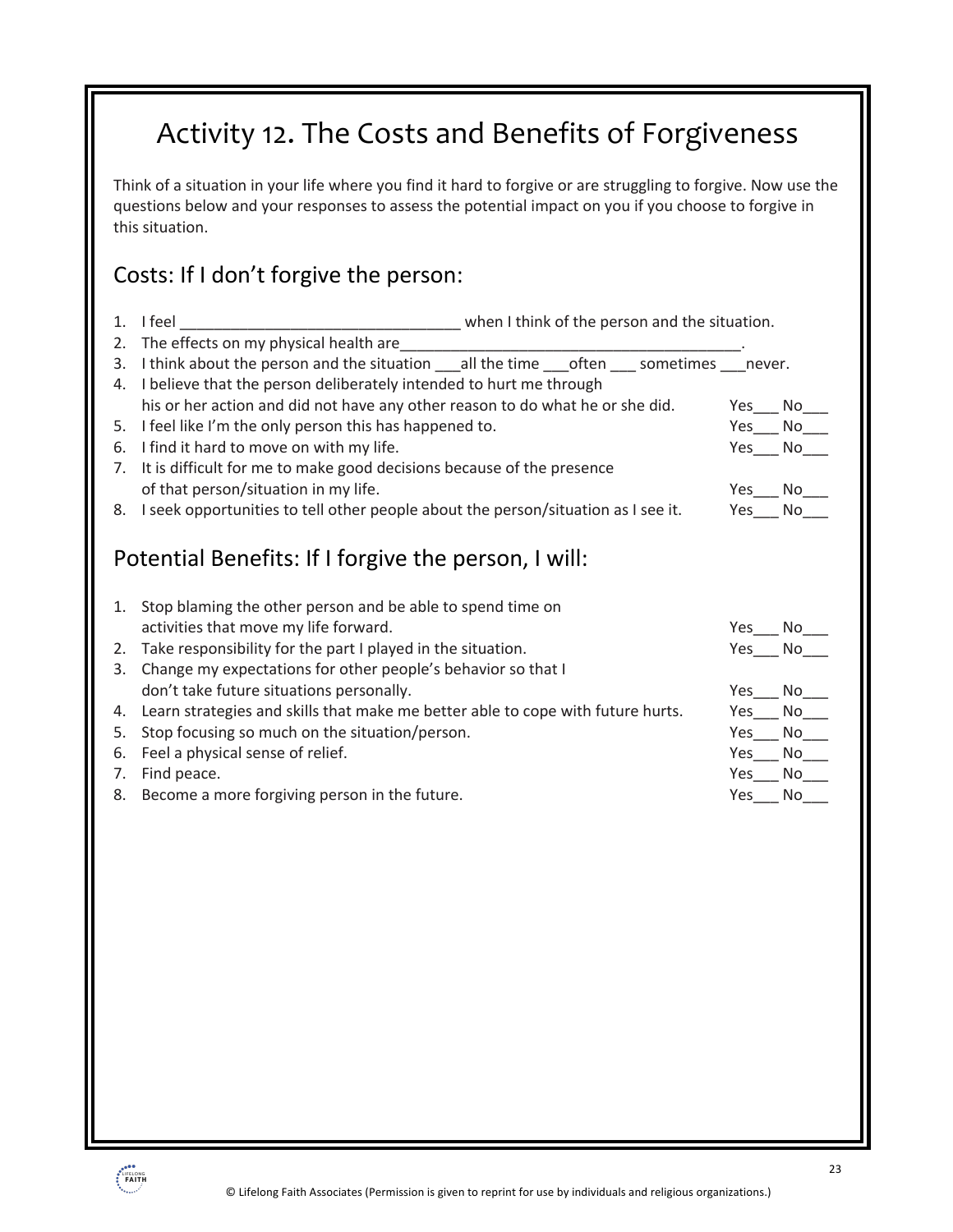## Activity 13. How Forgiveness Can Grow and Flourish

The practice of forgiveness involves reconciliation and healing. Think about all of your important relationships: your family, your closest friends, those with whom you live, those with whom you work, perhaps all those whom you love and who love you. When you think about these love relationships, two things are certain: 1. conflict is inevitable, and 2. reconciliation is a must for the relationship to continue.

Do you forgive well? How well do you heal the wounds of conflict with those whom you love? The practice of forgiveness is reflected by our character and our faith. With this in mind, here are several suggestions for help forgiveness grow and flourish:

- ! *Treat others with respect and love.* It seems obvious, but the most sure-fire way to prevent negative, unforgiving feelings from building up in relationships is to treat others with love and respect. Love involves treating people with respect regardless of how badly the person messes up or disappoints others. People are imperfect and will, in fact, make mistakes at times. Nevertheless, if people treat each other with mutual respect, those transgressions occur less frequently.
- ! *Recognize that conflict is inevitable.* Intimacy and conflict are two sides of a very thin coin of relationship. Part of being human and living in relationship with others means good times and bad, great days and dark days, close connection and separation. People who forgive well know this and remain honest with themselves about how all get wounded in relationship.
- ! *Spend your energy seeking solutions rather than laying blame.* Have you ever pondered how much time and energy is wasted on figuring out whose fault it was when an infraction has occurred? Occasionally, we can actually pin blame somewhere, but it provides only a fleeting moment of satisfaction, and has done *nothing* to solve the problem and reconcile the hurt. People who forgive well have learned that the blame game is a waste of time; regardless of who wins, all are losers. Those who forgive well go directly to problem-solving because they've learned that's where they can all begin to feel better.
- ! *Distinguish the person from the act.* People who forgive know in their hearts that each person, as created in God's image and likeness, is truly good. They also know that each person will make mistakes and errors in judgment and action. While the person is always good—that will never change—the person's choice or action may be bad, even deplorable. Families who forgive well are careful with their language when confronting an offender to name the offense as bad, while honoring the person as inherently good.
- ! *Know the difference between excusing and forgiving.* People who forgive well simply excuse that which is excusable: a bump in the hallway, forgetting to empty the dishwasher, a distracted or annoying remark. They don't make a "federal case" out of excusable mishaps. But at the same time they recognize that in the event of an *inexcusable* act, all must participate in the hard work of healing, reconciling, and forgiving.
- ! *Be quicker to say "I'm sorry" than to expect the other person to apologize.* When people live in close relationships, they tend to experience as important the things that are done wrong to them more than they are bothered by the things they do wrong to the other person. Naturally, then, people tend to look for times when the other person should be apologizing for his or her actions. For

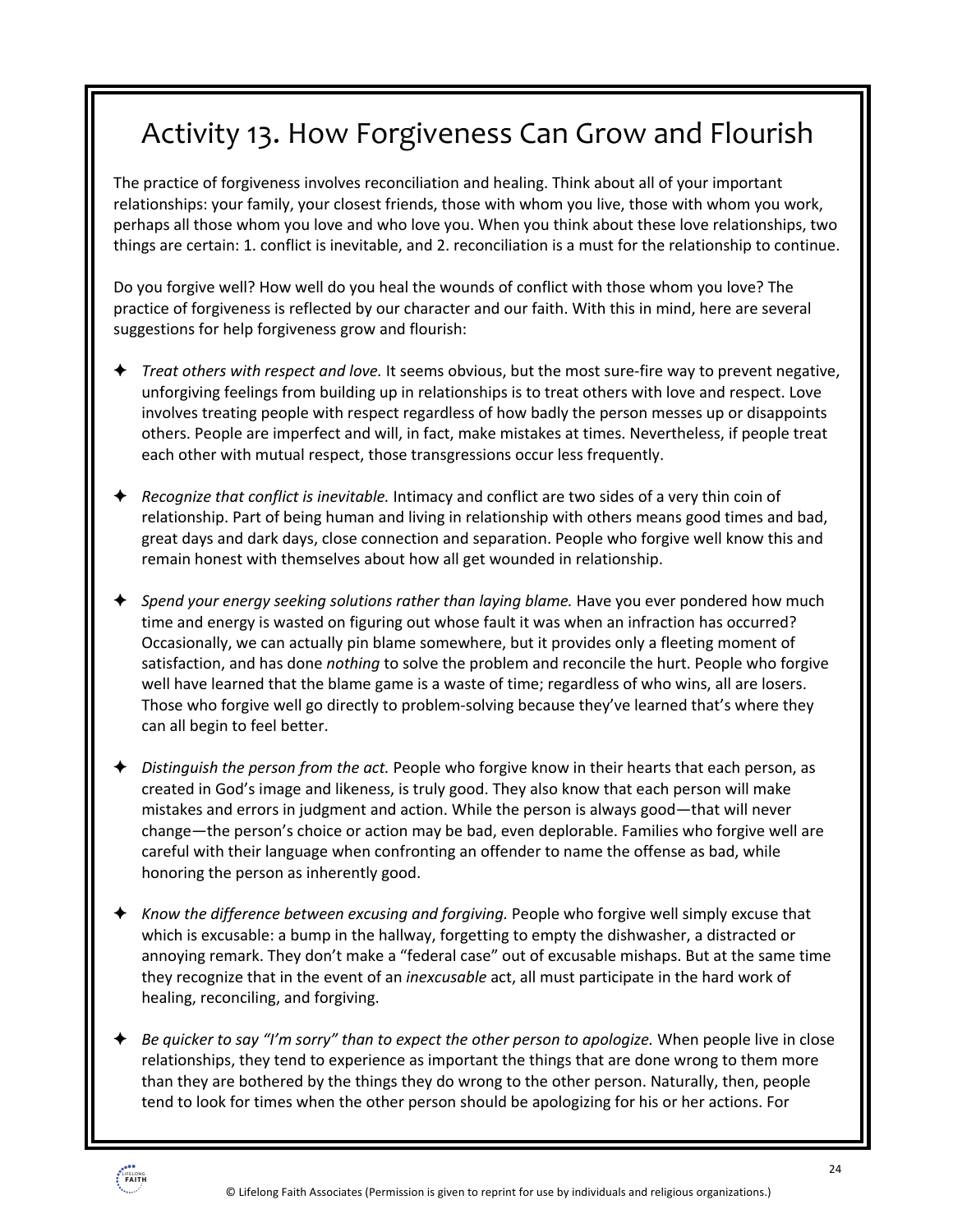harmonious relationships, people should be vigilant about the times when they themselves might have hurt another person. The offender should seek out the harmed party to apologize quickly and thoroughly. The offender should take responsibility for his or her own acts and tried to assure the offended party that the offender will try not to act hurtfully again.

! *Ritualize and celebrate their healing.* When the conflict has been resolved, when forgiveness has been granted, and when healing begins, people who forgive well will honor the moment with celebration in an appropriate way. The moment may call for a simple quiet hug, or a rousing toast, or a special meal or treat. Whatever it is, forgiving people mark their reconciliation with a gesture of remembrance.

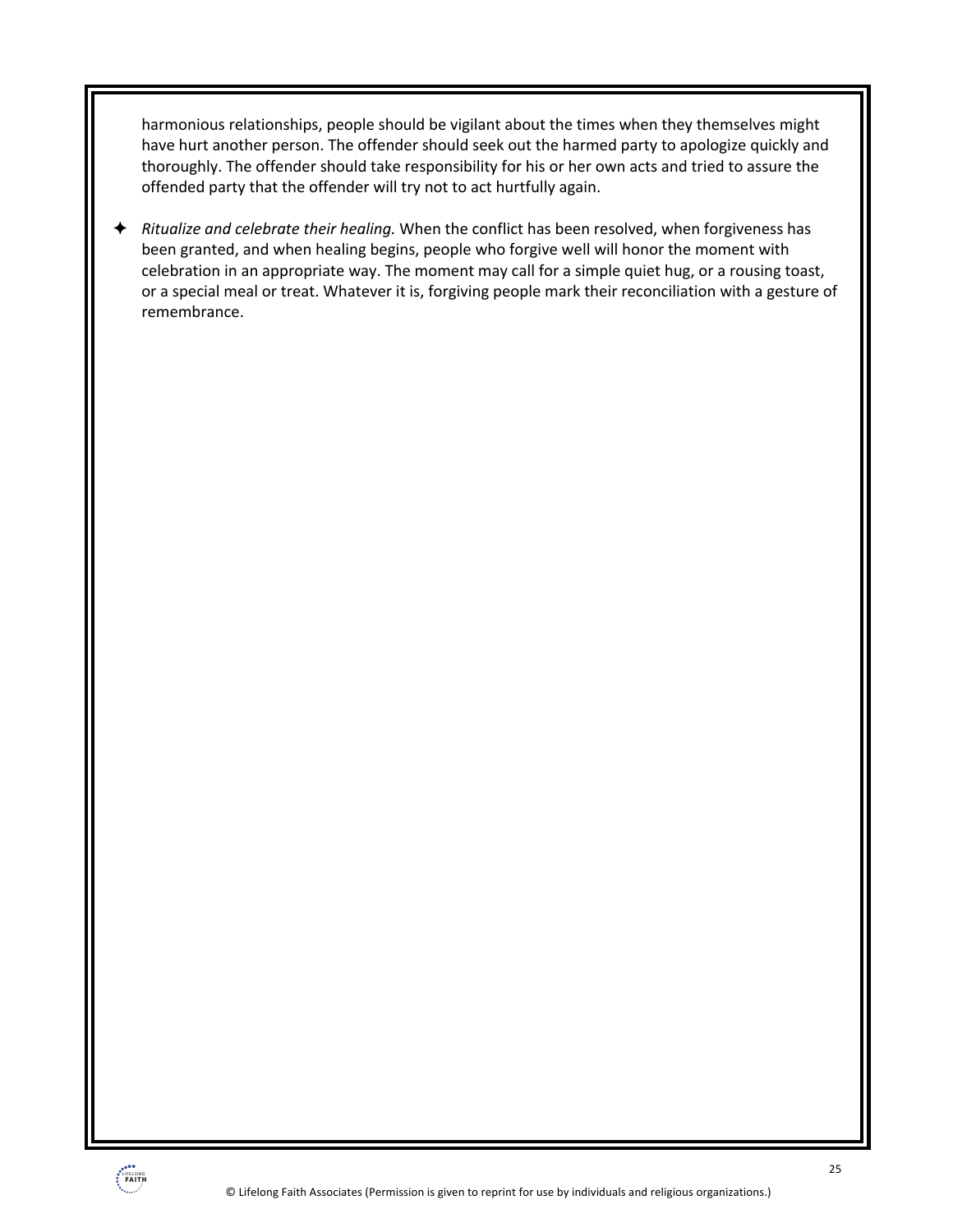## Strategies for Developing the Practice of Forgiveness

Here are a several ways to use Activity 14. How Forgiveness Can Grow and Flourish, Activity 15. Developing the Practice of Forgiveness, and Activity 16. Practice Forgiveness in Daily Life .

### Ten Ways to Forgive

Invite people at table groups to develop a list of "Ten Ways to Forgive" based on their learning. This is advice they would give others to live the Christian practice of forgiving. Have each group write their "Ten Ways to Forgive" on a sheet of newsprint. When they have completed their work, ask each group to share several items from their list and then post the newsprint on the wall for all to see.

### Role Play of Forgiveness Situations

Role playing is one of the most useful methods to practice skills. Conduct a *before* (need for forgiveness) and *after* role play (using forgiveness ideas in chapter).

#### Forgiveness Panel

Develop a panel of "forgiveness practice mentors" who can present personal witness to the power of forgiveness and a variety of ways to live the practice in daily life.

#### Demonstration of Practicing Forgiveness

Conduct a demonstration of resolving a conflict positively so that the participants can see the Christian practice in real-life settings, e.g., at home, work, parent-child relationships, etc. Use the forgiveness ideas to create a demonstration that is conducted by the teaching team and/or invite "practice mentors" in the church or community to demonstrate concrete ways that they live the practice. A demonstration shows people the "how to" of living a Christian practice. Follow-up the demonstration with questions such as:

- $\triangleq$  What did you learn about the Christian practice from this demonstration?
- $\blacklozenge$  How can you use what you learned from this demonstration in your own life?
- $\blacklozenge$  What do you need to practice some more before doing this yourself?
- $\blacklozenge$  What type of help would you like so that you can live this practice in your life?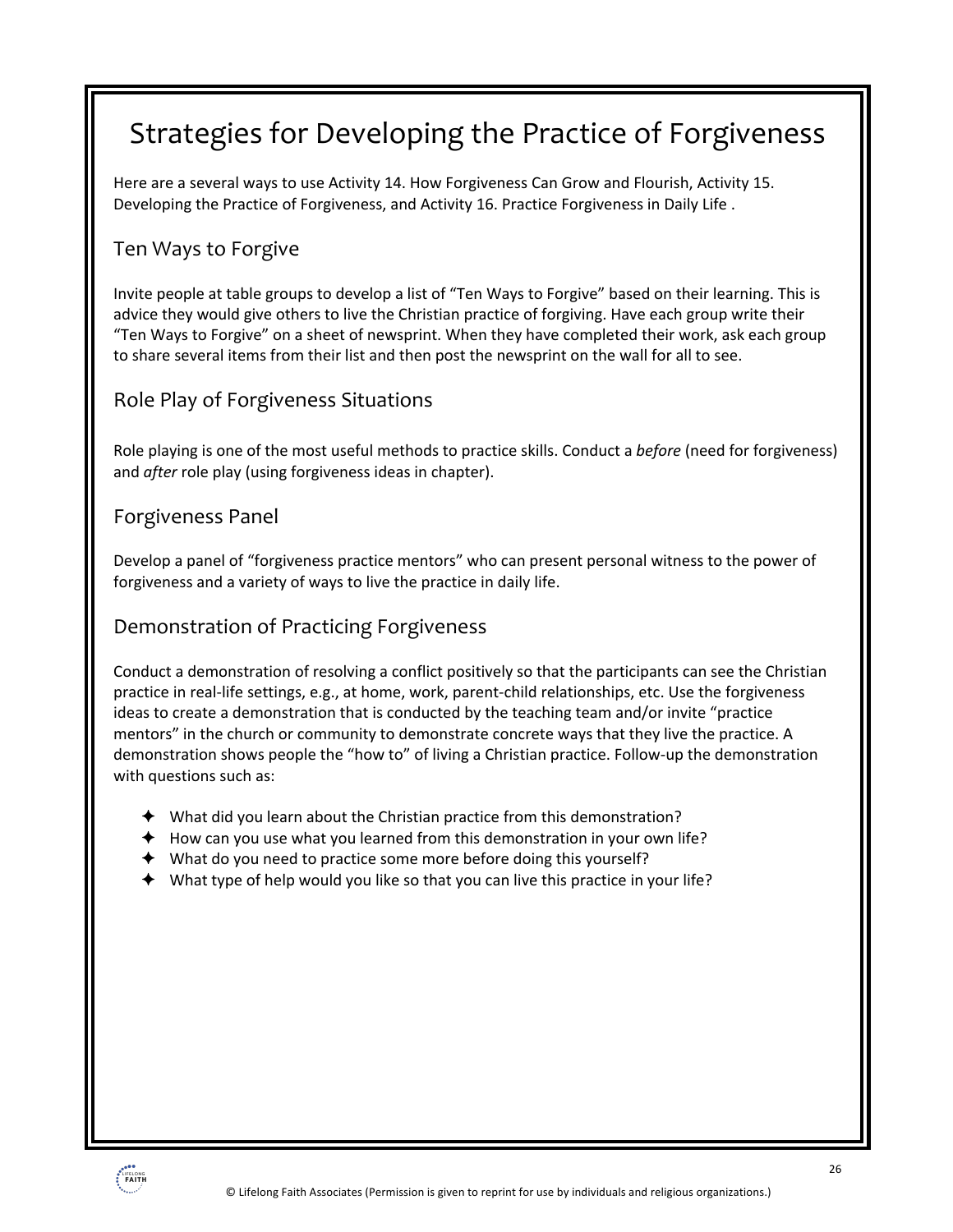### Activity 14. Developing the Practice of Forgiveness

*We must develop and maintain the capacity to forgive. The one who is devoid of the power to forgive is devoid of the power to love. There is some good in the worst of us and some evil in the best of us. When we discover this, we are less prone to hate our enemies.* (Martin Luther King, Jr.)

! *Take time to resolve the conflict.* Here's a simple process for resolving conflicts and reconciling with an individual or your family.

- 1. *Set aside time.* If tempers are hot, let them cool down before trying to solve the problem. Set a time to talk.
- 2. *Seek understanding of issues and feelings.* Give each other a chance to speak—to offer thoughts and feelings about the problem. No comments or judgments, just let everyone speak.
- 3. *Brainstorm solutions.* Get all the possible ideas on the table. Sometimes a crazy suggestion leads to a workable solution. Prioritize the ideas and choose one solution.
- 4. *Do it; practice the solution.* Implement the idea and set a date to check-in to see if the solution is working. If it's working, go to the final step. If not, go back to the previous two steps.
- 5. *Evaluate and celebrate.* If the solution works, choose an appropriate way to celebrate. Be sure to celebrate your healing and reconciling.

! *Write a letter to someone you are struggling to forgive.* If you want to forgive someone or ask for forgiveness, writing down your thoughts can be a good place to start. It will give you the opportunity to thoughtfully consider what you want to say, why, and how to say it. And the recipient will have time to absorb the contents of your letter before responding.

When *asking for forgiveness*, some things you might want to put in writing are:

- what your intention was (most people don't set out deliberately to hurt others)
- how you are feeling about what happened
- why you want to be forgiven
- what, if anything, you are willing to do to apologize and/or make restitution.
- what you have learned from what happened, and how that might affect your future relationship with this person.

When *offering forgiveness*, consider letting the person know:

- your reason for offering forgiveness
- your feelings toward the person, as opposed to the action he or she took
- what, if anything, you would like the person to do to make restitution
- what you hope will happen (or not happen) in your future relationship with this person.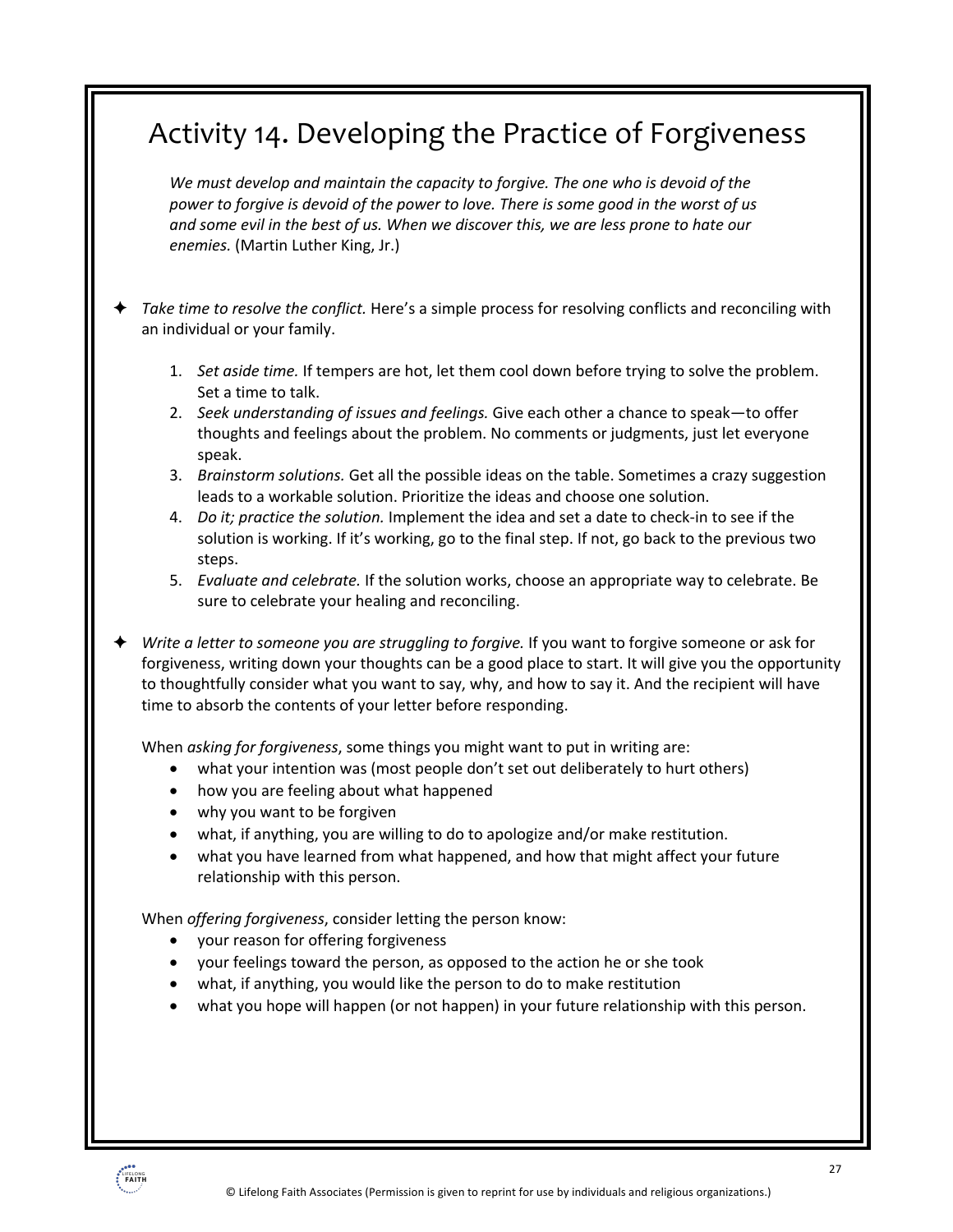- ! *Before going to sleep, consciously let go of the hurts and angers of the day.* Regard each evening as the beginning of a new day. Make a simple ritual woven of silence and word and gesture. Use the "Daily Reflection Activity" questions.
- ! *Face your most recent experience of when forgiveness did not happen.* Can you find forgiveness by walking in the shoes of the other person? Are you willing to speak truthfully and patiently about your personal conflicts? Ask someone to anoint you for healing this relationship.
- ! *Reflect on ways forgiveness does and doesn't happen throughout the course of a week.* Keep a journal and note situations of small and large conflict and how they were resolved (or not). Share your reflections with a trusted family member or friend.
- ! *Pray for forgiveness.* Pray for the strength to forgive and to be forgiven.

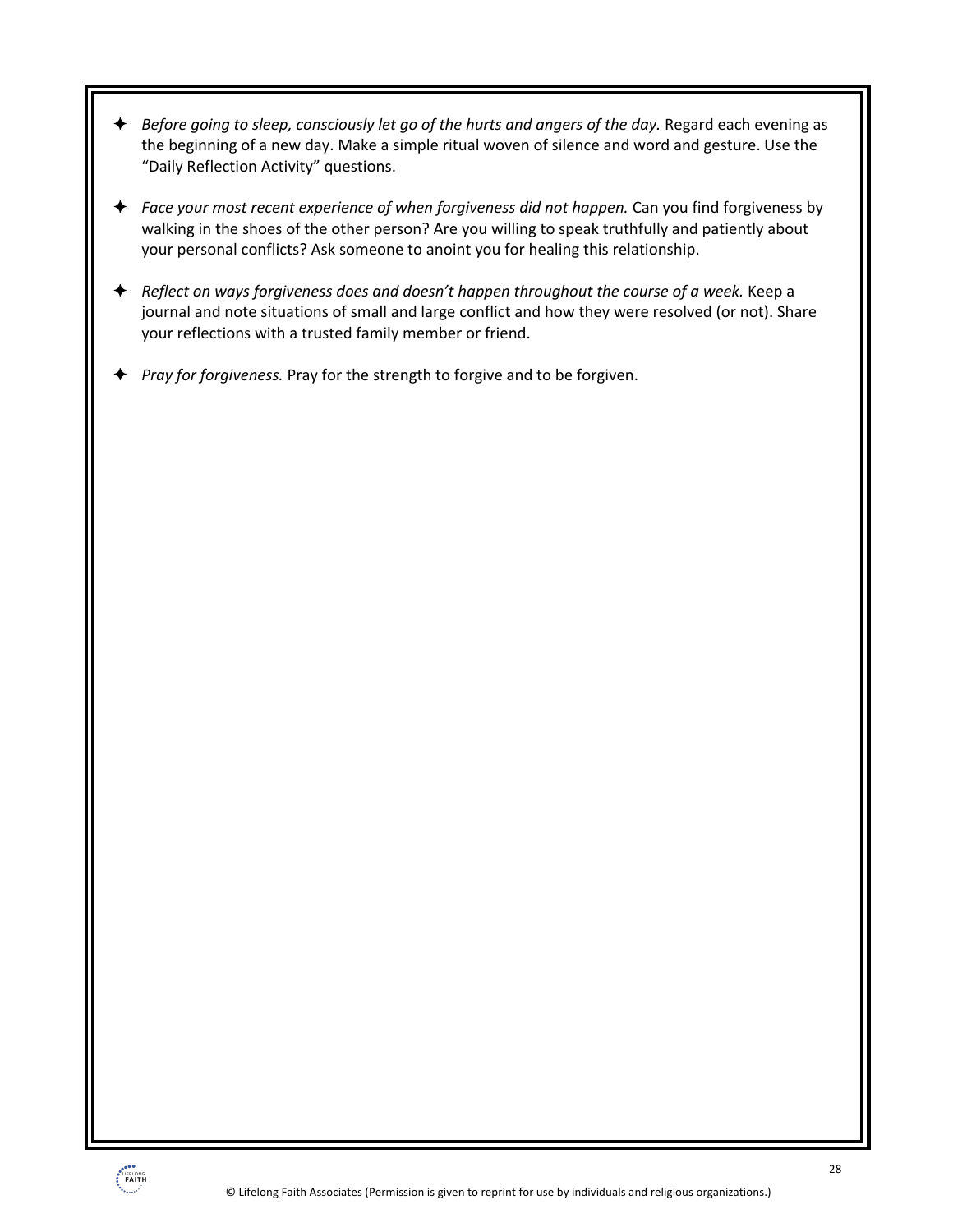## Daily Reflection Activity

- ! **Review the day** for any sorrows or hurts you may have caused another or that might have been directed at you.
- ! **Picture the situation** of what is to be forgiven and review it in detail. Who needs to be forgiven? Who needs to forgive?
- Imagine what your life would be like without the sorrow of this situation.
- ! **Make amends** with the person you have hurt or who has hurt you. Resolve to do this as soon as possible. Practice the words you will say.
- Ask for God's help to overcome any fear or resistance you may have in seeking or giving forgiveness.
- ! **Have patience**. Forgiveness begins healing. Recognize that your attempt to heal is a step toward a radical way of living. The practice and character of forgiveness challenges you to change your thought pattern and transform your heart.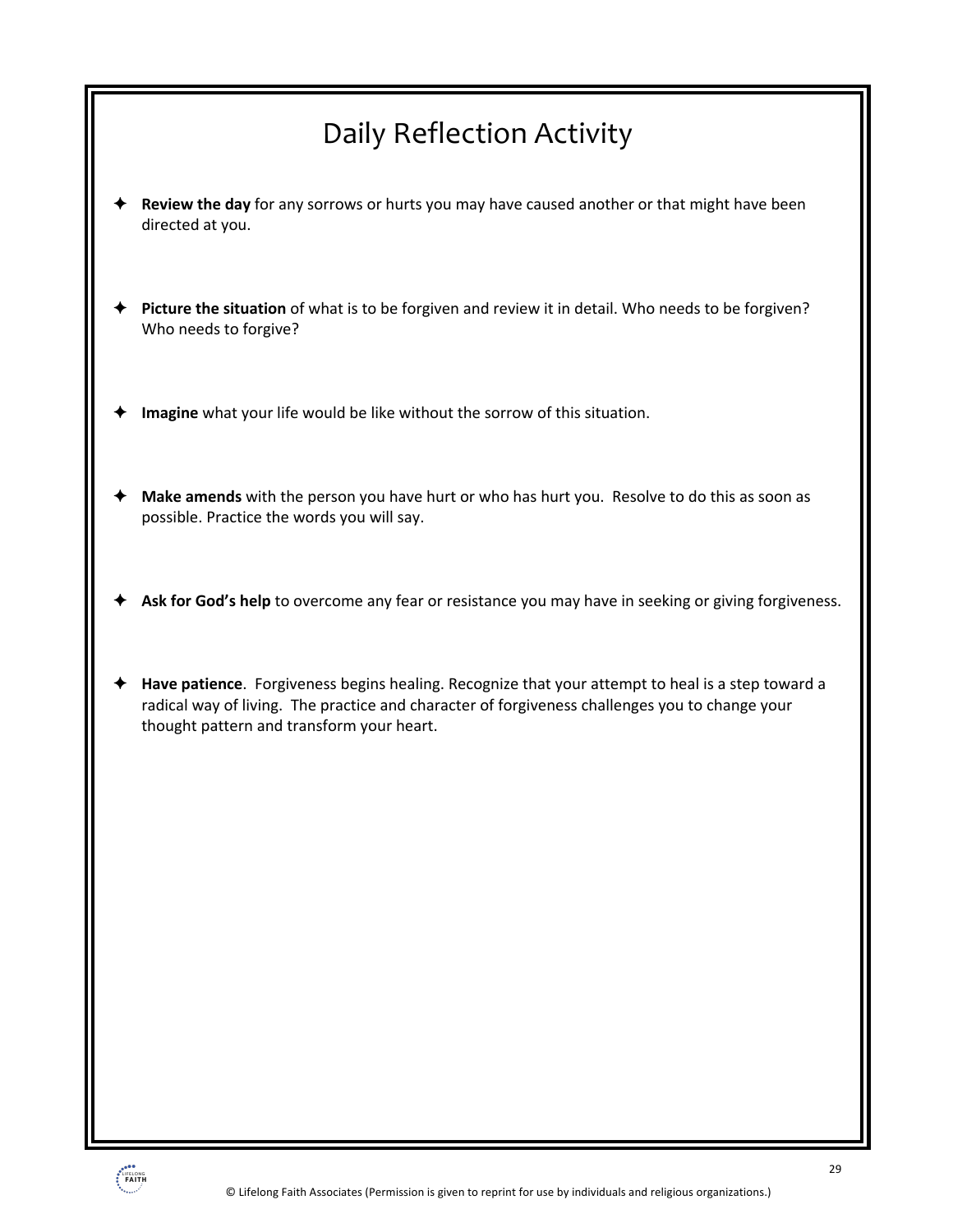## Activity 15. Practice Forgiveness in Daily Life

### Plan

Here is a simple process of helping people move from idea to action. Give people a worksheet or piece of paper to create their action plan.

- 1. List three actions you would like to take to live the Christian practice of Forgiving in your daily life/family life.
- 2. Choose the action that you would like to do first.
- 3. List the potential roadblocks to implementing this action.
- 4. Develop strategies for overcoming these roadblocks.
- 5. Describe in detail the action you will undertake and the steps you will take to ensure that it will happen.

Another way to move from idea to action is to ask each household to develop a list of "Five Commandments (or Guidelines) for Forgiving" that they can post on the refrigerator or other prominent place in the house and that will become the "gold standard" for how they will practice forgiveness at home. Give each household a piece of paper to write their "commandments." Then remind them to post it prominently in their house.

Conclude the learning activities by asking each person to write a letter to someone he or she is struggling to forgive (see Activity 14). Participants can send this to the person or decide to meet them and share the contents of their letter. Provide guidance to the group by presenting the information in Activity 14.